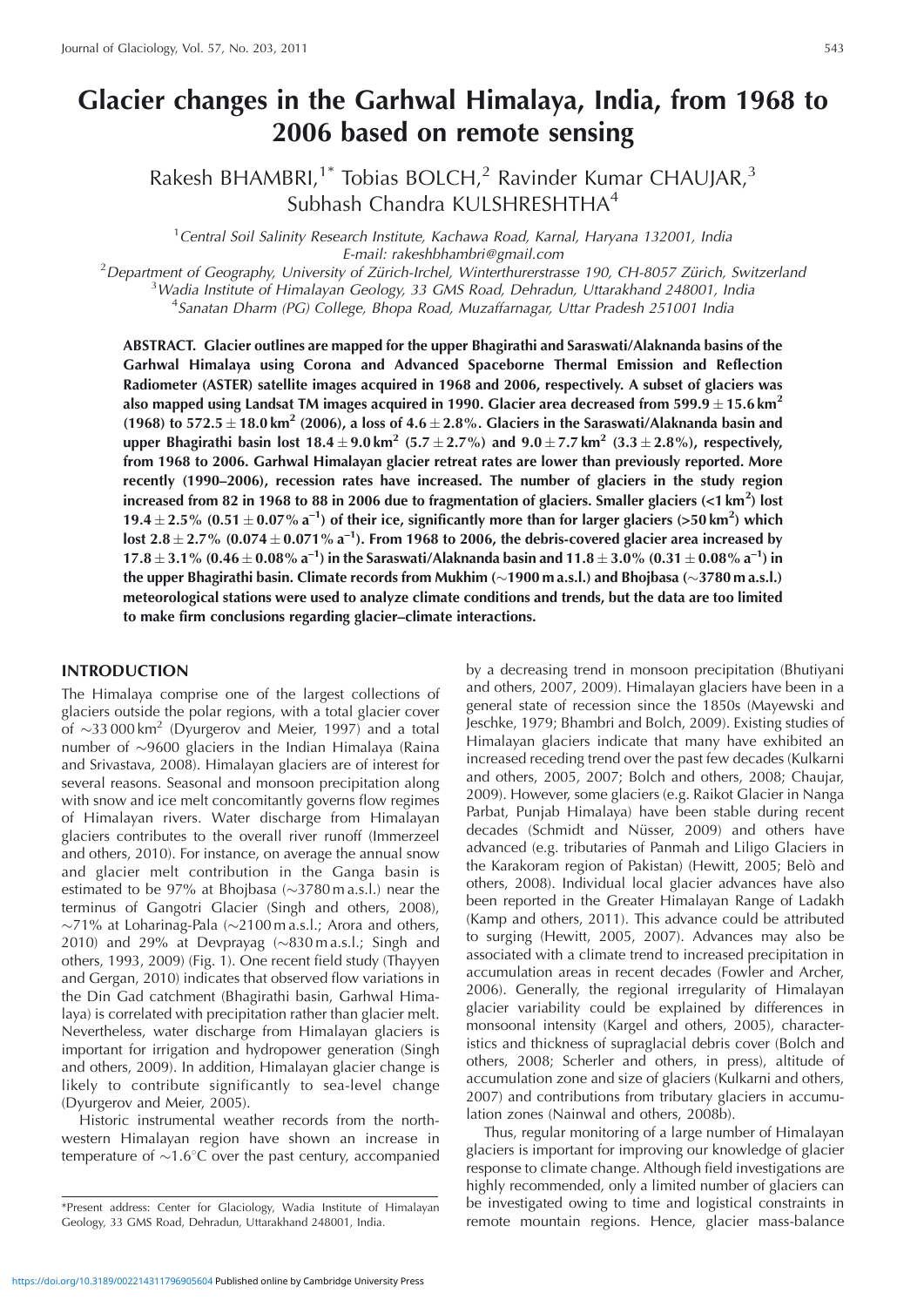

 $\star$ Glacier mapped by TM (1990) Clean Glacier Ice Upper Bhagirathi basin /// Saraswati/Alaknanda basin

**Fig. 1.** (a) Location of study area in the Himalaya with major river systems of the Indian subcontinent. (b) Glacier coverage in the upper Bhagirathi and Saraswati/Alaknanda basins, based on ASTER (11 October 2006) imagery; stars represent glaciers mapped from Landsat Thematic Mapper (TM) (15 November 1990)

studies including field measurements have been reported for only a few glaciers, such as Dokriani Glacier (1992–1995, 1997–2000 and 2007–present) and Chorabari Glacier (2003–present) in the Garhwal Himalaya (Dobhal, 2009; Dobhal and Mehta, 2010) and Chhota Shigri Glacier in Himachal Himalaya (Wagnon and others, 2007).

Multitemporal and multispectral satellite data provide abundant potential for mapping and monitoring the large spatial coverage of glaciers at regular temporal intervals, as they allow automated/semi-automated glacier mapping (Paul and others, 2009; Racoviteanu and others, 2009; Bolch and others, 2010b). Most of the glacier change studies from the Indian Himalaya are based on a comparison of satellite data with 1960s topographic maps. However, several studies have reported that mapping of glacier areas on Survey of India (SOI) topographical maps has serious accuracy issues (Vohra, 1980; Raina and Srivastava, 2008; Bhambri and Bolch, 2009; Raina, 2009). Declassified imagery from the 1960s and 1970s (e.g. Corona and Hexagon) is ideal for mapping historic extents of glaciers (Bolch and others, 2008; Narama and others, 2010) and can be used for comparison with glacier outlines derived from old topographic maps (Bhambri and Bolch, 2009; Bolch and others, 2010a).

Several mapping and monitoring studies exist for Gangotri Glacier, the largest glacier in the Garhwal Himalaya (Chaujar and others, 1993; Srivastava, 2004; Bahuguna and others, 2007; Kumar and others, 2008; Bhambri and Chaujar, 2009) and a few studies have been published on mapping and variability of selected glaciers of the adjacent Saraswati/Alaknanda basin (e.g. Nainwal and others, 2008a,b). However, to our knowledge there are no published studies addressing glacier changes and influencing variables, such as debris cover, topography and climate parameters, for the larger glaciated region of the Garhwal Himalaya. In addition, no studies exist that use declassified imagery. Thus, the main goals of this study are to: (1) generate a current glacier inventory for the Garhwal Himalaya using Advanced Spaceborne Thermal Emission and Reflection Radiometer (ASTER) imagery and provide information on the general glacier characteristics; (2) analyze recent glacier area changes in the upper Bhagirathi and Saraswati/ Alaknanda sub-basins; and (3) evaluate air temperature and precipitation tendency.

#### **STUDY AREA**

The Garhwal Himalaya are part of the Uttarakhand state of India, close to China. Based on the glacier atlas of India, 968 glaciers exist in the Garhwal Himalaya, covering  $\sim$ 2885 km<sup>2</sup> or  $\sim$ 5.3% of the state (Srivastava, 2008). Our research area covers two sub-basins of the Ganga River in the Garhwal Himalaya: the upper Bhagirathi basin and the Saraswati/ Alaknanda basin. The Bhagirathi River is the main source stream of the Ganga River, which originates from the snout (Gaumukh;  $\sim$ 3950 m a.s.l.) of Gangotri Glacier, the largest valley glacier  $(\sim 30 \text{ km})$  in the Garhwal Himalaya. The headwater of the Alaknanda River originates from the snouts of Bhagirath Kharak and Satopanth Glaciers. The Alaknanda basin has  $\sim$ 407 glaciers covering  $\sim$ 1229 km<sup>2</sup>, whereas the Bhagirathi basin contains  $\sim$ 238 glaciers covering  $\sim$ 755 km<sup>2</sup> (Raina and Srivastava, 2008). The study area of the upper Bhagirathi basin covers  $\sim$ 700 km<sup>2</sup> and an elevation range 3000–7000 m a.s.l. (Fig. 1). Gangotri Glacier originates in the Chaukhamba massif  $(\sim 6853 - 7138 \text{ m a.s.}!)$  and flows northwest towards Gaumukh. The equilibrium-line altitude (ELA) of Gangotri Glacier is  $\sim$ 4875 m a.s.l. (Ahmad and Hasnain, 2004). The study area of the Saraswati/Alaknanda basin extends from Mana Pass to Badrinath Temple including Arwa Valley and the Western Kamet Group. It occupies  $\sim$ 970 km<sup>2</sup> with an elevation range of  $\sim$ 3100–7756 m a.s.l. at Mount Kamet (Fig. 1). The Pawegarh Ridge (5288–6165 m a.s.l.) is a divide between the Alaknanda and Saraswati catchments (Nainwal and others, 2008b).

Garhwal Himalayan glaciers are fed by summer monsoon and winter snow regimes (Thayyen and Gergan, 2010). However, maximum snowfall occurs from December to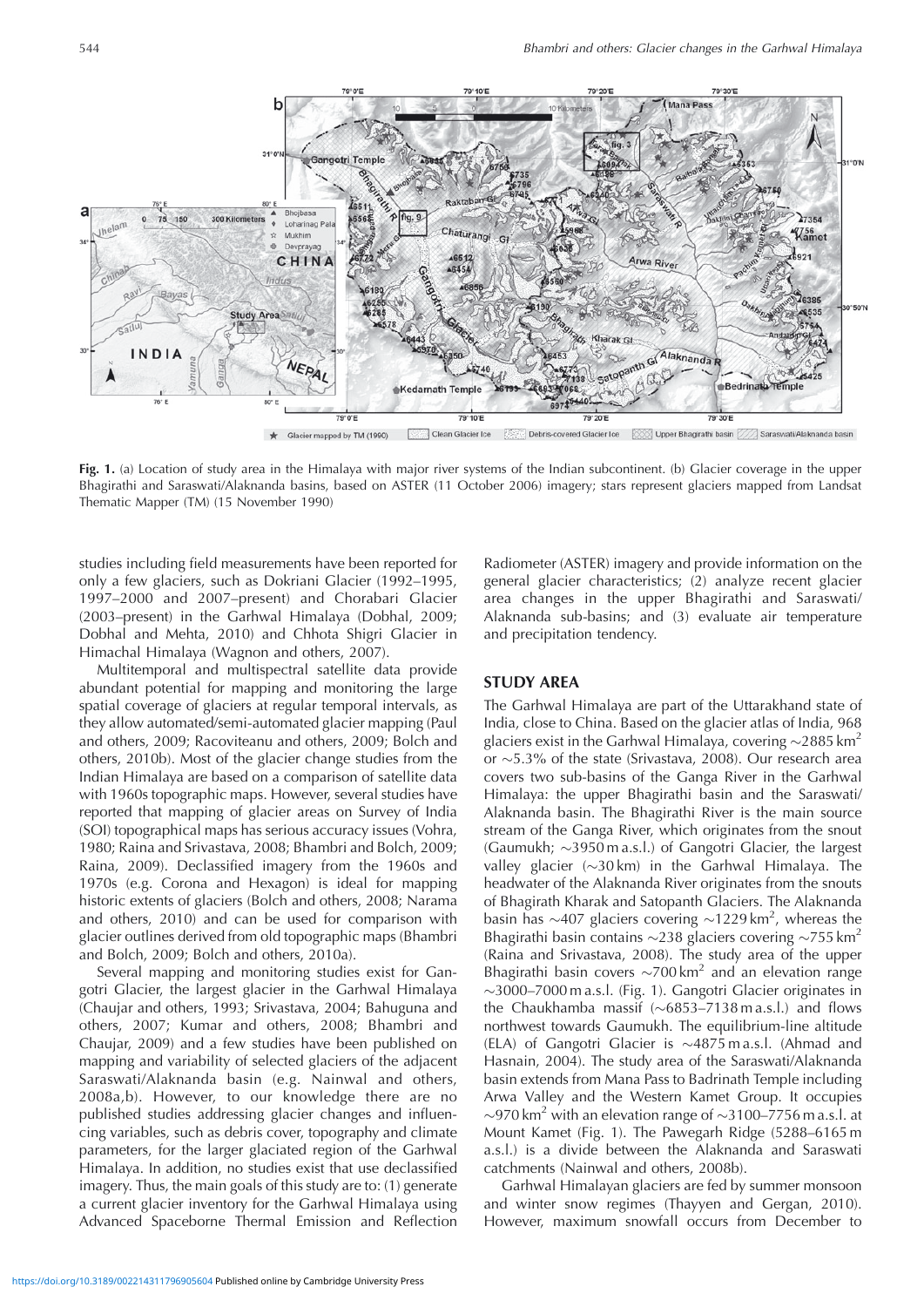

**Fig. 2.** Climate data for (a) Mukhim  $\sim$  1900 m a.s.l.; MAAT 15.4°C, annual precipitation 1648 mm, 1971–2000) and (b) Bhojbasa stations (3780 m a.s.l., 4.48C; 2001–09) (see Fig. 1 for location). Data sources: Indian Meteorological Department (IMD) and Snow and Avalanche Study Establishment (SASE).

March, mostly due to western disturbances (Dobhal and others, 2008). At Mukhim station  $\sim$  1900 m a.s.l.;  $\sim$  70 km from the snout of Gangotri Glacier) the mean annual air temperature (MAAT) is  $15.4^{\circ}$ C and the annual precipitation is 1648 mm (Fig. 2). In December 1999, the Snow and Avalanche Study Establishment (SASE) established a manned meteorological observatory at Bhojbasa  $(\sim]3780$  m a.s.l.) and an automatic weather station (AWS)  $\sim$ 4 km from the snout of Gangotri Glacier (http://www.dst.gov.in/about\_us/ar04– 05himalayan.htm). From 2000 to 2008, average annual maximum ( $T_{MAX}$ ) and minimum ( $T_{MIN}$ ) temperatures at Bhojbasa were  $11.0^{\circ}$ C and  $-2.3^{\circ}$ C, respectively, and average winter (DJF) snowfall was 546 mm.

Field surveys and assessment of satellite images indicate that most glaciers in the study area are covered with debris in the ablation zone (e.g. Gangotri Glacier). The debris in upper Bhagirathi basin consists mainly of granite, granitic gneiss and sheared granitic gneiss (Chaujar and others, 1993). Knowledge of glacier changes and debris cover in the neighboring Bhagirathi and Saraswati/Alaknanda basins is limited.

#### **METHODS**

#### **Data sources**

Three Corona KH-4A images (footprint  $\sim$ 17 km  $\times$  233 km) from 27 September 1968, with minimal snow and cloud cover, were used to extract the historic extent of glaciers in

the study area. A digital terrain model (DTM) was constructed from ASTER stereo images (2006) at horizontal grid spacing of 30 m. The DTM had a vertical accuracy of  $\pm$ 21 m (Bhambri and Bolch, 2009; Bhambri and others, in press), similar to that of ASTER DTMs in other rugged terrain such as the Swiss Alps and the Andes (Kääb, 2002; Racoviteanu and others, 2007).

Orthorectified 2006 high-resolution Cartosat-1 and multispectral Resourcesat-1 (IRS-P6) Linear Imaging Self-Scanning sensor **(**LISS) IV images, generated for a previous study (Bhambri and others, in press), were used to extract and evaluate recent glacier outlines (Table 1). Cartosat-1 data with 10 bit radiometric resolution covered the entire debriscovered area of Gangotri Glacier but only parts of Raktavan and Chaturangi Glaciers due to their limited swath  $(\sim 27 \text{ km})$ ; the data allowed for the interpretation of complex polygenetic glacier landscapes. 1976 Landsat multispectral scanner (MSS) and 1990 Landsat thematic mapper (TM) images were used to obtain additional information for glacier mapping and glacier change analysis (Table 1).

Monthly average  $T_{MAX}$  and  $T_{MIN}$  and precipitation data for Mukhim station from 1957 to 2005 (missing years: 1962, 1963, 1967, 1983 and 1984) were acquired from the Indian Meteorological Department (IMD; Fig. 2a). Monthly data were used to obtain average indices for annual and seasonal (December, January, February: DJF; June, July, August: JJA) values of temperature ( $T_{MIN}$  and  $T_{MAX}$ ) and precipitation. Data from Tehri and Mukhim stations have an overlap of 22 years. Mean monthly climate data (temperature and

|                | Date of acquisition | Spatial resolution<br>m | Scene/Product ID                              | Accuracy<br>RMSx, y |
|----------------|---------------------|-------------------------|-----------------------------------------------|---------------------|
| Corona         | 27 September 1968   | 8                       | 70MM X DS1048-1134DF107                       | $<$ 15 m            |
|                |                     |                         | 70MM X DS1048-1134DA108                       |                     |
|                |                     |                         | 70MM X DS1048-1134DF109                       |                     |
| Landsat MSS    | 19 November 1976    | 79                      | EMP156R39 2M19761119                          | $<$ 40 $m$          |
| Landsat TM     | 15 November 1990    | 30                      | ETP145R39 5T19901115                          | $<$ 20 $m$          |
| ASTER          | 11 October 2006     | 15, 30, 90              | AST L1A 00310092006053458 20070823104834 7280 | $<$ 15 $m$          |
| IRS-P6 LISS IV | 1 October 2006      | 5.8                     | 090007100101                                  | $<$ 15 m            |
| Cartosat-1     | 28 September 2006   | 2.5                     | 097001100102                                  | < 10 m              |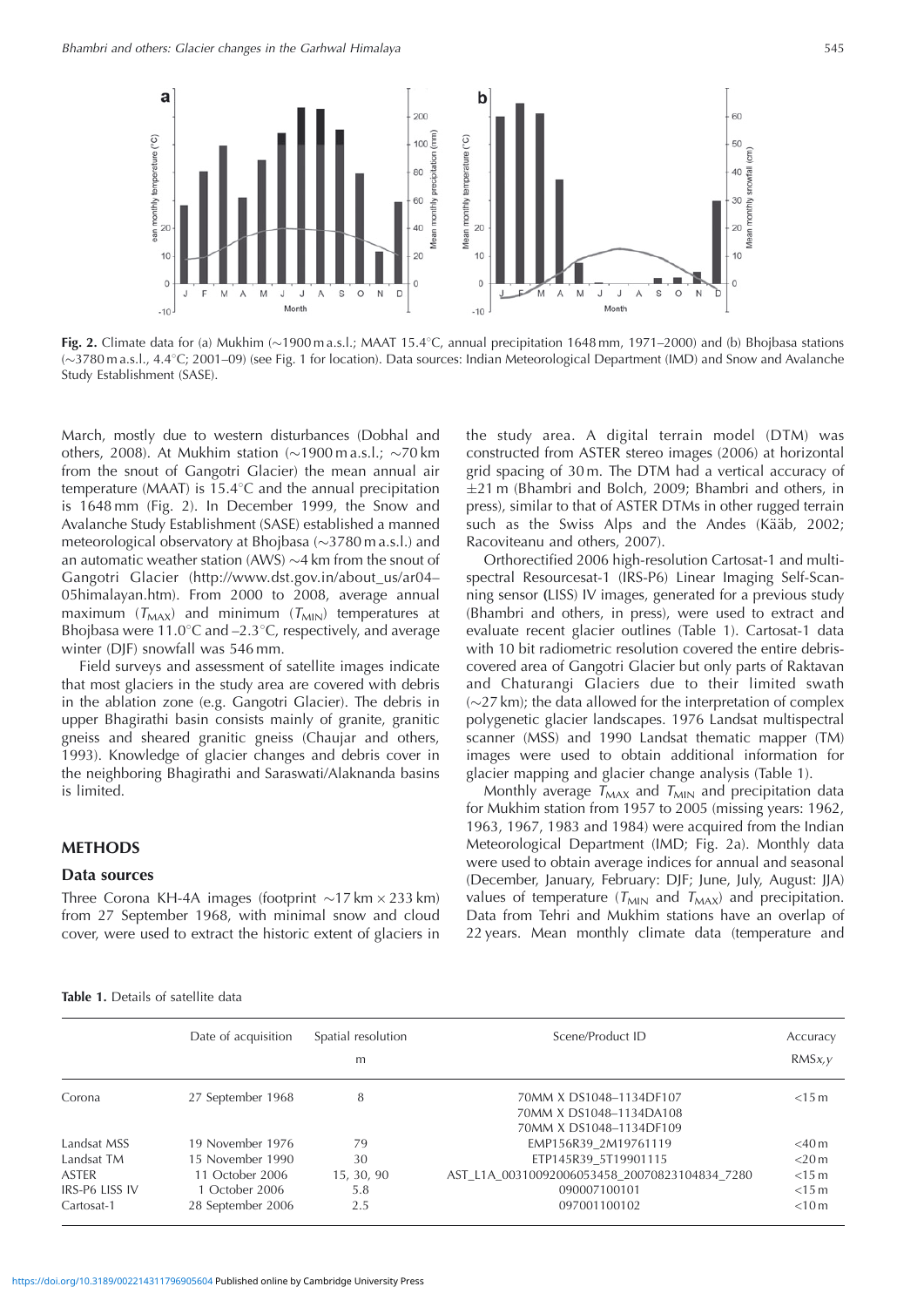

**Fig. 3.** Satellite images of Tara Bamak Glacier, Saraswati/Alaknanda basin (see Fig. 1 for location). (a) Rectified subset of Corona image (27 September 1968) based on spline method with similar-year glacier outline. (b) ASTER image (11 October 2006) with ASTER and Corona glacier outlines.

snowfall) for Bhojbasa station from 1999 to 2008 were acquired from SASE. A nonparametric Mann–Kendall test was used to determine statistical significance trend, and magnitudes of the trend were obtained by linear regression analysis (Racoviteanu and others, 2008; Sansigolo and Kayano, 2010). A correlation analysis was carried out to verify trend results from Mukhim station and to determine whether it is possible to transfer data from Mukhim station (longer time series) to Bhojbasa station (shorter time series).

#### **Rectification of Corona satellite images**

Individual Corona strips were merged using the unregistered mosaic module of PCI Geomatica 10.1. Owing to difficult geometry of the Corona imagery, we generated 26 Corona subsets for the Saraswati/Alaknanda basin and eight subsets for the upper Bhagirathi basin. All subsets were co-registered based on a two-step approach: (1) a projective transformation was performed based on ground-control points (GCPs) and the ASTER digital elevation model (DEM) using ERDAS Imagine 9.3; followed by (2) a spline adjustment using ESRI ArcGIS 9.3. Stable river junctions and road stream junctions were used to collect GCPs assuming no changes occurred on the ground. For each Corona subset, 30–255 GCPs were acquired from ASTER imagery for co-registration (Fig. 3). We focused on the adjustment of the area around the glaciers on Corona images in respect of ASTER imagery for consistency of results during rectification of Corona imagery. It was assumed that no change occurred at the upper glacier boundaries during the time covered by the study. To assess positional accuracy, 20 common location points such as river junctions were identified in both ASTER images and Corona subsets; the horizontal shift between both images was 11 m (1.4 pixels). Landsat MSS and TM images were coregistered with the ASTER DEM and ASTER imagery using the projective transformation algorithm. Horizontal shifts of  $\sim$ 40 m and  $\sim$ 20 m, respectively, were found.

# **Glacier mapping**

We used the modified classification of the Global Land Ice Measurements from Space (GLIMS) initiative (www.glims.org/MapsAndDocs/guides.html) to define glacierized areas, and excluded ice parts above the bergschrund because they only occasionally and indirectly contribute snow and ice to the glacier mass through avalanches and creep flow. Previous studies have shown that normalizeddifference snow index (NDSI) and band ratio methods could not differentiate debris-covered glacier ice from surrounding moraines/rocky surface due to similar spectral signatures (Bolch and others, 2007). However, when compared with manual delineation, thresholding of NDSI and band ratio methods are time-efficient and robust approaches for mapping clean glacier ice (Rott, 1994; Hall and others, 1995; Paul and others, 2002; Bolch and Kamp, 2006; Racoviteanu and others, 2008, 2009). It has been reported that for shaded areas with thin debris cover the band ratio near-infrared/ shortwave infrared (NIR/SWIR) performs better than red/ SWIR and NDSI (Paul and Kääb, 2005; Andreassen and others, 2008). In our study, several image band ratios (1/3; 3/ 4), NDSI (1–4/1+4) and classifications were tested using ASTER imagery. Band ratio NIR/SWIR was most suitable for mapping clean glacier ice. The clean glacier-ice mask was generated in a binary image using threshold values of 1.0 for ASTER and 2.0 for TM imagery, and the binary image was then converted into vector format. Misclassified glacier areas such as water bodies, shadows and isolated rocks were eliminated manually. Morphometric and thermal band information was used for mapping debris-covered glaciers (Bhambri and others, in press) to assist the manual delineation based on ASTER imagery and the ASTER DTM (Racoviteanu and others, 2008; Bolch and others, 2010b). We found that the separation of stagnant glacier ice from active debris-covered ice is an enormous challenge in glacier terminus mapping. Therefore, Cartosat-1 and LISS IV band combination 2–3–4 were used to improve the debriscovered glacier outlines derived from ASTER imagery. Several characteristics such as supraglacial ponds or creeks were used to determine the most likely position of the termini. Cartosat-1 and LISS IV data were also used to evaluate the clean-ice glacier polygons derived from ASTER imagery (Table 2). The 1968 glacier extents were manually delineated from Corona images. Small high-altitude glaciers that were mapped from Corona images were not included in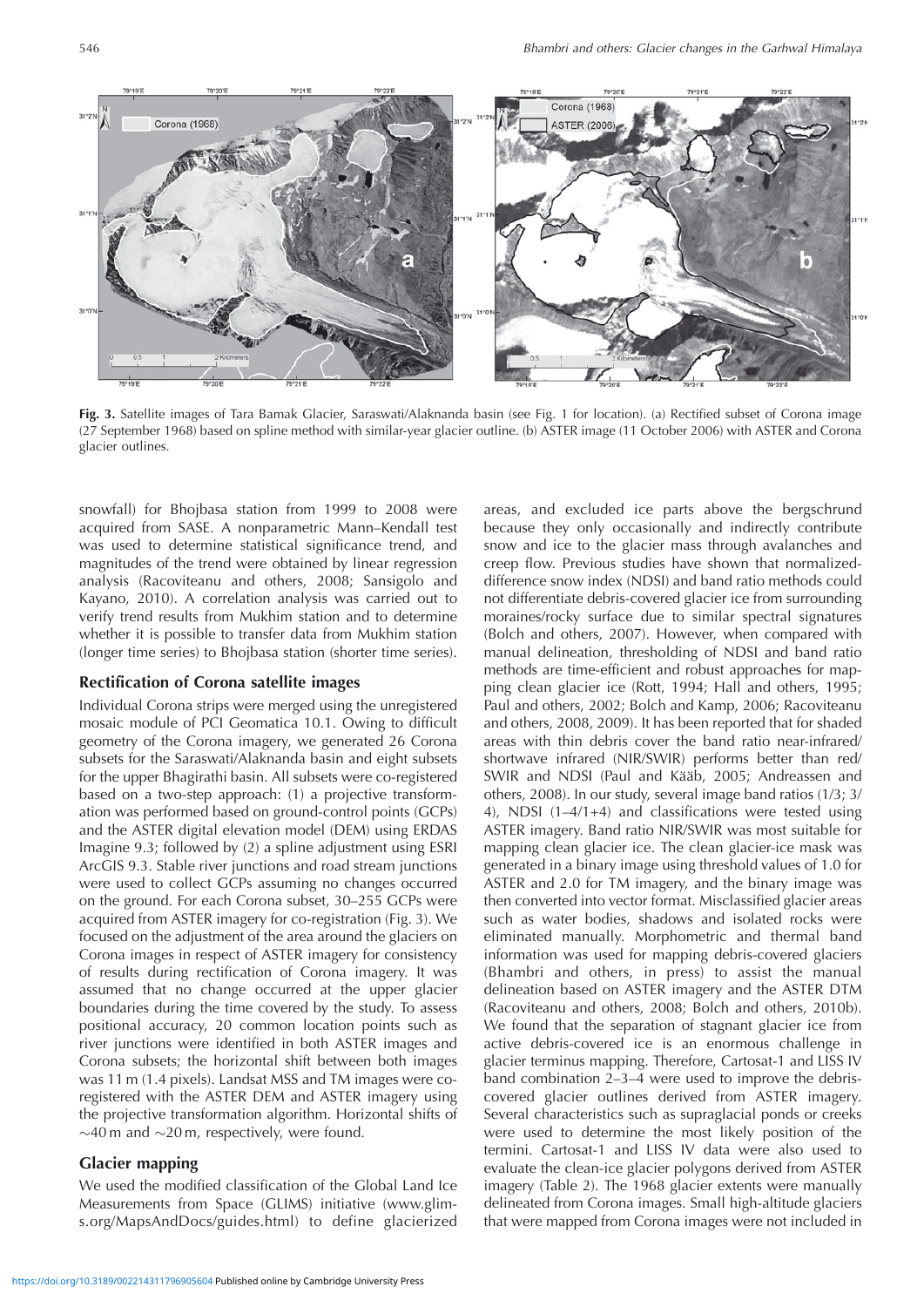**Table 2.** Comparison between glacier areas derived from ASTER (11 October 2006) and LISS IV sensor (1 October 2006)

|       | Glacier area<br>(LISS IV)<br>km <sup>2</sup> | Glacier area<br>(ASTER)<br>km <sup>2</sup> | Deviation<br>km <sup>2</sup> | Deviation<br>$\frac{0}{0}$ |
|-------|----------------------------------------------|--------------------------------------------|------------------------------|----------------------------|
|       | 0.2692                                       | 0.2686                                     | 0.0006                       | 0.2                        |
| 2     | 3.7673                                       | 3.7108                                     | 0.0565                       | 1.5                        |
| 3     | 0.6553                                       | 0.6399                                     | 0.0153                       | 2.3                        |
| 4     | 0.3692                                       | 0.3605                                     | 0.0087                       | 2.3                        |
| 5     | 1.3109                                       | 1.2731                                     | 0.0378                       | 2.8                        |
| 6     | 0.1535                                       | 0.1570                                     | $-0.0035$                    | $-2.3$                     |
| Total | 6.5253                                       | 6.4099                                     | 0.1154                       | 1.7                        |

the comparison with glacier outlines derived from the ASTER imagery, because close to mountain ridges significant errors occurred during co-registration. The minimum glacier size we took into account for comparison was  $0.17 \text{ km}^2$  in 1968. The ice divides were visually identified using the shaded ASTER DTM and ASTER bands 3–2–1 and then manually digitized (Bhambri and others, in press). It was assumed that the divides were fixed over the time under investigation. This approach avoids errors that may occur due to different delineation of the upper glacier boundary, for example different snow conditions (Fig. 3). Landsat MSS and TM scenes were only partially suitable for glacier mapping due to large shadows and fresh snow cover. Hence, from Landsat TM imagery we could only map 29 glaciers in the upper Bhagirathi and Saraswati/Alaknanda basins (Fig. 1). MSS data were mainly used to assist in identifying glacier terminus positions from Corona images**.**

Topographic information was computed from the ASTER DTM using Geographic Information System (GIS) tools as suggested by Paul and others (2009). We investigated the characteristics of glacier distribution in the study region by statistically analyzing the relations between topographic parameters and glacier polygons. Glacier changes between 1968 and 2006 could be compared for 69 glaciers in the Saraswati/Alaknanda basin and for 13 glaciers in the upper Bhagirathi basin.

#### **Mapping uncertainty**

Glacier outlines derived from various satellite datasets with different resolutions, obtained at different times with varying snow, cloud and shadow conditions, have different levels of accuracy. Thus, estimation of the uncertainty is crucial in determining the accuracy and significance of the results. Previous studies report a mapping uncertainty of  $\pm 2\text{--}3\%$  for clean-ice glaciers (Paul and others, 2002; Bolch and Kamp, 2006). Comparison between the glacier boundaries derived from ASTER (2006) and those derived from high-resolution LISS IV images (2006) for six selected glaciers suggested an uncertainty of  $\pm 1.76\%$  (Table 2). Similarly, we estimated an additional uncertainty of  $\pm 0.2$ % for debris-covered glaciers based on comparison between the ASTER outline of the debris-covered area of Gangotri Glacier and the outline derived from the Cartosat-1 image. Thus, the mapping uncertainty is about  $\pm 2\%$  for glacier delineation from ASTER imagery. In addition, we estimated the uncertainty for each glacier based on a buffer method suggested by Granshaw and Fountain (2006) and Bolch and others (2010b). The final

**Table 3.** Derived glacier parameters (2006) for the upper Bhagirathi and Saraswati/Alaknanda basins

|                                                                         | Study area                    |                               |  |  |  |  |
|-------------------------------------------------------------------------|-------------------------------|-------------------------------|--|--|--|--|
|                                                                         | Upper Bhagirathi<br>basin     | Saraswati/<br>Alaknanda basin |  |  |  |  |
| Average elevation minimum (m)<br>Average elevation maximum (m)          | 4963<br>6315                  | 5105<br>5896                  |  |  |  |  |
| Average elevation mean (m)                                              | 5629                          | 5490                          |  |  |  |  |
| Average elevation median (m)                                            | 5636                          | 5494                          |  |  |  |  |
| Average elevation range (m)                                             | 1352                          | 791                           |  |  |  |  |
| Mean slope $(°)$                                                        | 24.8                          | 23.3                          |  |  |  |  |
| Debris-covered glacier area $(km^2)$<br>Clean-ice glacier area $(km^2)$ | 72.6 (26.4%)<br>201.3 (73.4%) | 76.7 (24.6%)<br>234.8 (75.3%) |  |  |  |  |
| Area by glacier size $(km^2)$                                           |                               |                               |  |  |  |  |
| $<$ 1 km <sup>2</sup>                                                   | 2.8                           | 20.8                          |  |  |  |  |
| $1 - 5$ km <sup>2</sup>                                                 | 20.8                          | 45.3                          |  |  |  |  |
| $5 - 10$ km <sup>2</sup>                                                | 1.9                           | 68.6                          |  |  |  |  |
| $>10 \,\mathrm{km}^2$                                                   | 228.3                         | 176.7                         |  |  |  |  |
| Total glacierized area $(km^2)$                                         | 274                           | 311.4                         |  |  |  |  |

mapping error, a combination of the mapping uncertainty and the uncertainty of the misregistration, was estimated to be  $\pm$ 3.15%,  $\pm$ 4.0% and  $\pm$ 2.6% for ASTER, Landsat TM and Corona images, respectively. The total error was estimated to be  $\pm$ 4.0% when comparing the data from the ASTER and Corona images. These mapping uncertainties are within the range of previous estimates (Paul and others, 2003; Racoviteanu and others, 2008; Bolch and others, 2010a,b).

# **RESULTS**

#### **Glacier characteristics**

We identified 83 glaciers in the Saraswati/Alaknanda basin from ASTER images (2006), covering an area of 311.4  $\pm$ 9.8 km<sup>2</sup> (Table 3). Of the 83 glaciers, 51 had debriscovered tongues, which have an area of  $76.7 \pm 2.4 \text{ km}^2$  $(\sim$ 24.6% of the total glacierized area). Glacier size ranges from 0.11 to  $32.9 \text{ km}^2$ , with a mean size of  $3.7 \text{ km}^2$ . Some topographic parameters clearly show regional characteristics of glacier distribution. For instance, larger compound basin glaciers tend to extend down to lower elevations, while smaller glaciers have higher termini. On average, glaciers  $\langle 1 \text{ km}^2 \rangle$  in area terminate at 5308 m and glaciers  $>5$  km<sup>2</sup> in area at 4706 m in the Saraswati/Alaknanda basin. There are 43 glaciers with an area less than  $1.0 \text{ km}^2$ , which cover  $20.8 \pm 0.65 \text{ km}^2$  in this basin (Table 3). Median elevation of the glaciers, widely used for the estimation of long-term ELA based on topographic data (Braithwaite and Raper, 2009), ranges from 4749 to 5896 m, with an average of 5494 m. We found no significant correlation between glacier size and mean/median elevation or aspect in the Saraswati/Alaknanda basin.

The 20 glaciers identified in the upper Bhagirathi basin in 2006 cover an area of  $274 \pm 8.6 \text{ km}^2$ . The overall debriscovered area is about 72.6  $\pm$  2.3 km<sup>2</sup> (~26.4% of the whole ice cover). This shows that the upper Bhagirathi basin has a slightly higher debris-covered glacier area than the Saraswati/Alaknanda basin. Glaciers  $<$ 1 km<sup>2</sup> in area terminate at 5178 m, and glaciers  $>5$  km<sup>2</sup> in area at 4613 m, on average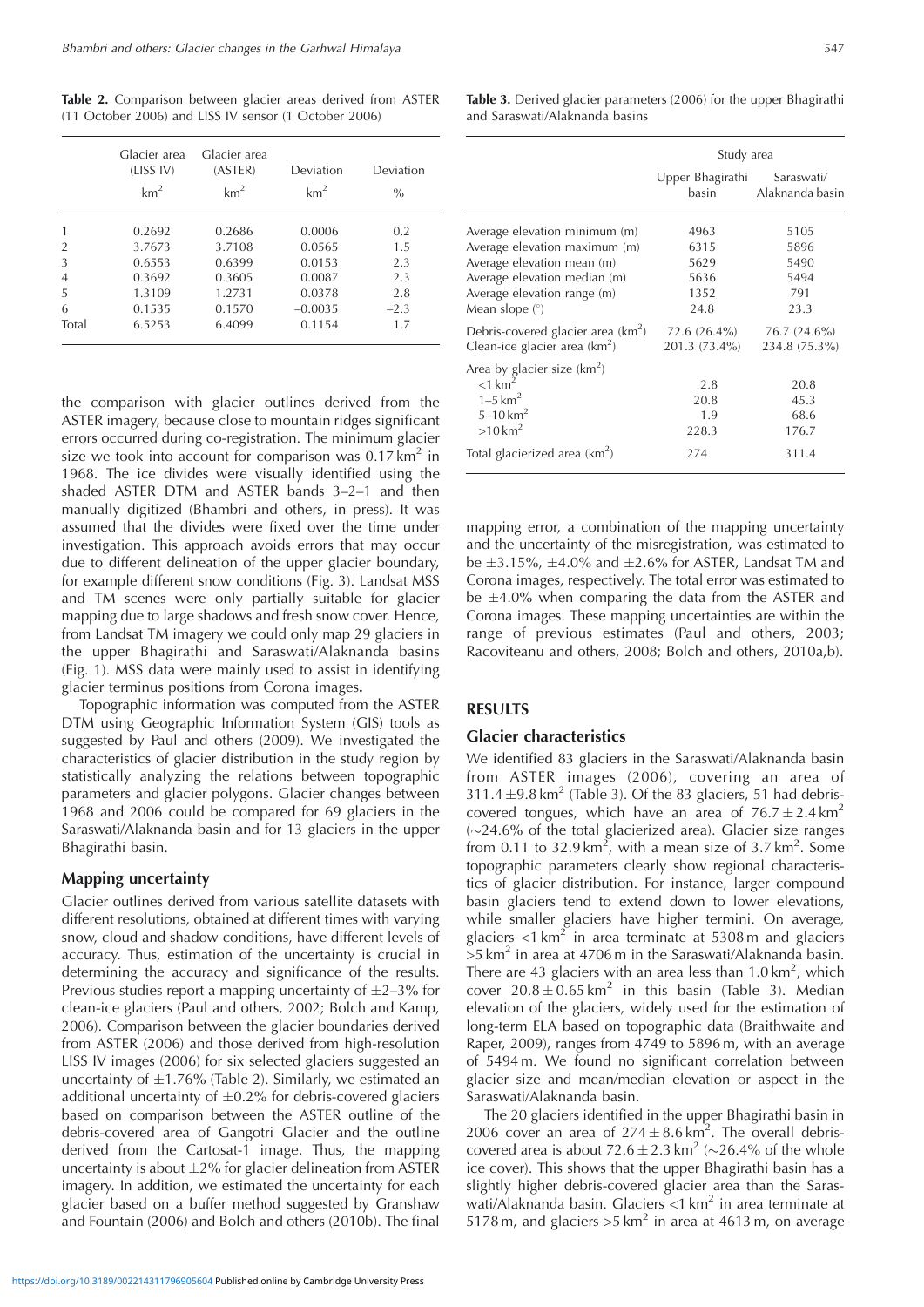

**Fig. 4.** Scatter plots of (a) glacier area vs slope, (b) glacier area vs aspect, (c) glacier area vs minimum elevation and (d) glacier area vs elevation range. Triangles are for the Saraswati/Alaknanda basin and circles are for the Bhagirathi basin. Glacier area and inventory data derived from ASTER (11 October 2006) image and DEM.

in the upper Bhagirathi basin. Five glaciers that are  $< 1.0 \text{ km}^2$ cover a total area of  $2.8 \text{ km}^2$ . The median elevation of the glaciers ranges from 4712 to 6214 m, with an average of 5636 m (Table 3). Glaciers range in size from 0.21 to 132.7 km<sup>2</sup>, with a mean of 13.7 km<sup>2</sup> in the upper Bhagirathi basin.

On average, glacier termini are 142 m higher in the Saraswati/Alaknanda basin (5105 m) than in the upper Bhagirathi basin (4963 m) (Table 3). Large glaciers  $(>10 \text{ km}^2)$  cover  $\sim 83\%$  of the glacial area in the upper Bhagirathi basin and  $\sim$ 57% in the Saraswati/Alaknanda basin. Small glaciers tend to have smaller altitudinal ranges while larger glaciers have higher altitudinal ranges in both the Saraswati/Alaknanda and upper Bhagirathi basins  $(r^2 = 0.51)$  (Fig. 4). The maximum number of glaciers is in the  $<$ 0.5 km<sup>2</sup> class (Fig. 5).

The 29 glaciers mapped from Landsat TM can be seen as a representative subset of all glaciers as they cover different size classes and elevation ranges (Fig. 1). There are 12 glaciers  $<$ 1.0 km<sup>2</sup> in area, covering 7.3 km<sup>2</sup> in both the Saraswati/Alaknanda and upper Bhagirathi basins, while the two glaciers >10 km<sup>2</sup> in area cover  $25.7$  km<sup>2</sup>.

#### **Glacier and climate change**

Glaciers have fluctuated noticeably within the study area since 1968 (Table 4). In the Saraswati/Alaknanda basin, the area of the glaciers investigated changed from  $324.7 \pm 8.4 \text{ km}^2$  (1968) to  $306.3 \pm 9.5 \text{ km}^2$  (2006), a decrease of  $18.42 \pm 9.0 \text{ km}^2$  or  $5.7 \pm 2.7$ %. The number of glaciers increased from 69 (1968) to 75 (2006) due to the disintegration of ice bodies. The loss in glacier area of individual glaciers ranged from 0.9% to 42.5%. On average, small glaciers (<1 km<sup>2</sup>) lost  $\sim$ 19% of their area between 1968 and 2006 in the Saraswati/Alaknanda basin. Southfacing glaciers lost  $\sim$ 19.4% of their area, about four times more than for north-facing glaciers  $(\sim 4.7\%)$ .



**Fig. 5.** (a) Area frequency distribution of glaciers for both the Saraswati/Alaknanda and upper Bhagirathi basins derived from analysis of ASTER (11 October 2006) image. (b) Glacier area change and area measurements (%) based on Corona (27 September 1968) and ASTER (11 October 2006) images in both the Saraswati/Alaknanda and upper Bhagirathi basins.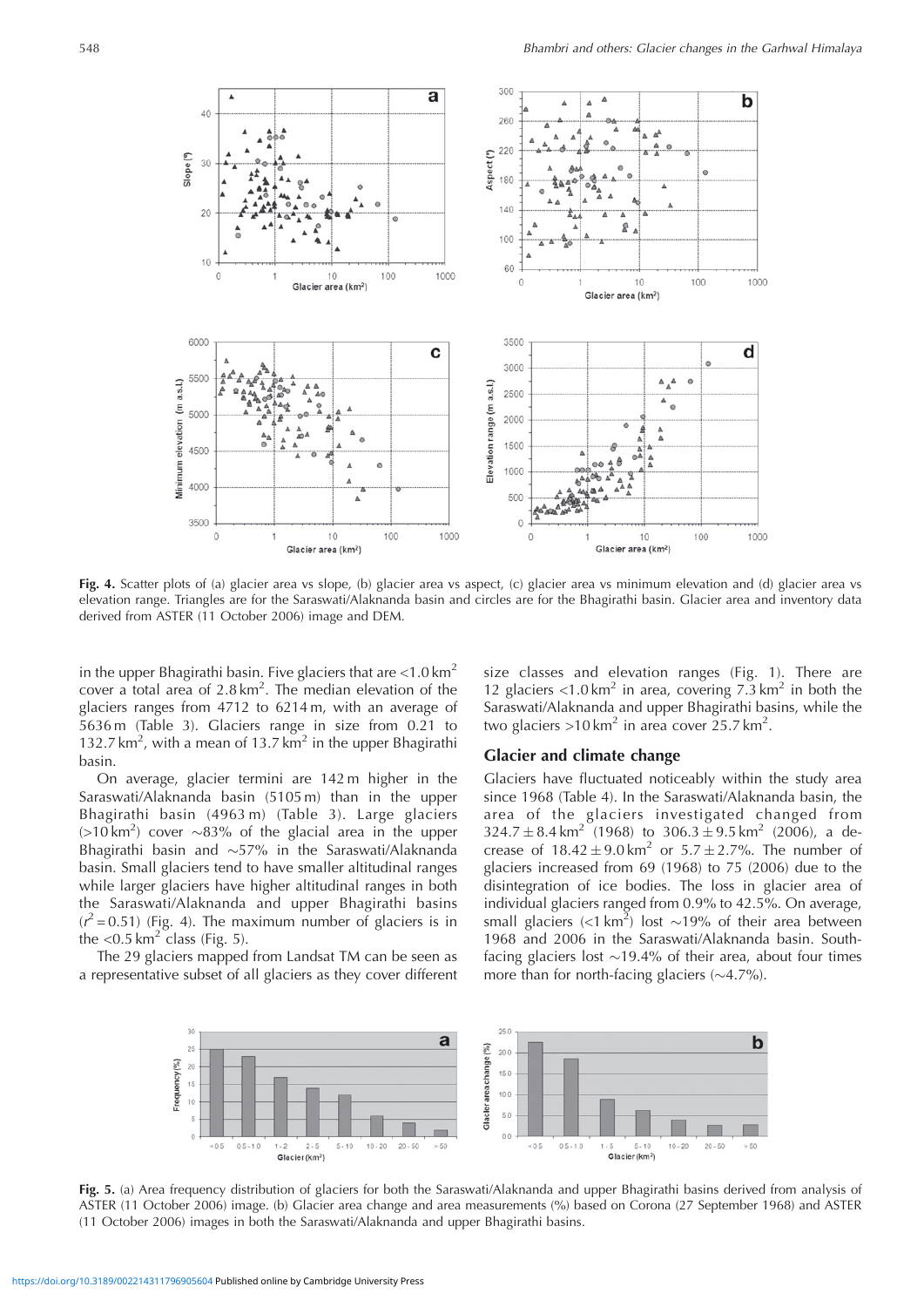**Table 4.** Changes in total ice area, clean-ice area and debris-covered ice area in the Garhwal Himalaya between 1968, 1990 and 2006 based on spaceborne imagery

| Year (sensor)                 |                  |                    |                  | Ice extent         |                 |                    | Period                                                               |                 | Change rate     |                        |                       | % change rate                                    |                                     | Basin                                     |
|-------------------------------|------------------|--------------------|------------------|--------------------|-----------------|--------------------|----------------------------------------------------------------------|-----------------|-----------------|------------------------|-----------------------|--------------------------------------------------|-------------------------------------|-------------------------------------------|
|                               |                  | Total area         |                  | Clean ice          |                 | Debris cover ice   |                                                                      | Total<br>area   | Clean<br>ice    | Debris<br>cover<br>ice | Total<br>area         | Clean<br>ice                                     | Debris<br>cover<br>ice              |                                           |
|                               | km <sup>2</sup>  | No. of<br>glaciers | km <sup>2</sup>  | No. of<br>glaciers | km <sup>2</sup> | No. of<br>glaciers |                                                                      | km <sup>2</sup> | km <sup>2</sup> | km <sup>2</sup>        | $%$ and<br>% $a^{-1}$ | $%$ and<br>$\% a^{-1}$                           | $%$ and<br>$\% a^{-1}$              |                                           |
| 1968 (Corona)                 | 599.93           | 82                 | 472.13           | 82                 | 127.80          | 45                 | $1968 - 2006 - 27.40 - 46.40 + 19.00 - 4.56$ , $-9.82$ , $+14.80$ ,  |                 |                 |                        | $-0.12$               | $-0.25$                                          |                                     | Both<br>+0.39 Alaknanda and<br>Bhagirathi |
| 2006 (ASTER)<br>1968 (Corona) | 572.53<br>324.77 | 88<br>69           | 425.73<br>260.26 | 88<br>69           | 146.80<br>64.51 | 56<br>34           | $1968 - 2006 - 18.42 - 29.92 + 11.50 - 5.67$ , $-11.49$ , $+17.82$ , |                 |                 |                        |                       | $-0.14$ $-0.30$ $+0.46$                          |                                     | Alaknanda                                 |
| 2006 (ASTER)<br>1968 (Corona) | 306.35<br>275.15 | 75<br>13           | 230.34<br>211.86 | 75<br>13           | 76.01<br>63.29  | 45<br>11           | $1968 - 2006 - 8.98 - 16.47 + 7.49$                                  |                 |                 |                        | $-0.08$               | $-3.26, -7.77, +11.83,$<br>$-0.20$               | $+0.31$                             | <b>Bhagirathi</b>                         |
| 2006 (ASTER)<br>1968 (Corona) | 266.17<br>99.60  | 13<br>29           | 195.39<br>94.43  | 13<br>29           | 70.78<br>5.17   | 11<br>7            | $1968 - 2006 - 9.15 - 10.55 + 1.40$                                  |                 |                 |                        | $-0.24$               | $-9.18, -11.17, +27.07,$<br>$-0.29$              |                                     | Both<br>+0.71 Alaknanda and               |
| 1990 (Landsat TM)             | 96.12            | 29                 | 90.81            | 29                 | 5.31            | 7                  | 1968-90                                                              |                 | $-3.48$ $-3.62$ |                        | $-0.15$               | $+0.14$ $-3.49$ , $-3.83$ , $+2.70$ ,<br>$-0.17$ | $+0.12$                             | Bhagirathi                                |
| 2006 (ASTER)                  | 90.45            | 29                 | 83.88            | 29                 | 6.57            | 7                  | $1990 - 2006 - 5.67 -6.93$                                           |                 |                 |                        | $-0.36$               | $+1.26$ $-5.89$ , $-7.62$ , $+23.72$ ,           | $-0.47 +1.48$                       |                                           |
| 1968 (Corona)                 | 86.97            | 24                 | 82.53            | 24                 | 4.44            | 4                  | $1968 - 2006 - 8.07 - 9.36$                                          |                 |                 | $+1.29$                | $-0.24$               | $-9.27, -11.34, +29.05,$<br>$-0.29$              | $+0.76$                             | Alaknanda                                 |
| 1990 (Landsat TM)             | 83.74            | 24                 | 78.99            | 24                 | 4.75            | $\overline{4}$     | 1968-90                                                              |                 | $-3.23 -3.54$   | $+0.31$                | $-0.16$               | $-3.71, -4.28$<br>$-0.19$                        | $+6.98$<br>$+0.31$                  |                                           |
| 2006 (ASTER)                  | 78.90            | 24                 | 73.17            | 24                 | 5.73            | 4                  | 1990-2006 -4.84 -5.82                                                |                 |                 | $+0.98$                | $-0.36$               | $-5.80, -7.36, +20.63,$<br>$-0.45$               | $+1.28$                             |                                           |
| 1968 (Corona)                 | 12.63            | 5                  | 11.90            | 5                  | 0.73            | 3                  | 1968-2006 -1.09                                                      |                 | $-1.19$         | $+0.10$                | $-0.22$               | $-8.63, -10.00, +13.69$<br>$-0.26$               | $+0.36$                             | <b>Bhagirathi</b>                         |
| 1990 (Landsat TM)             | 12.37            | 5                  | 11.82            | 5                  | 0.55            | 3                  | 1968-90                                                              | $-0.26$         | $-0.08$         | $-0.18$                | $-0.09$               | $-2.05, -0.67, -24.65,$<br>$-0.03$               | $-1.12$                             |                                           |
| 2006 (ASTER)                  | 11.54            | 5                  | 10.71            | 5                  | 0.83            | 3                  | 1990-2006 -0.83                                                      |                 | $-1.11$         | $+0.28$                | $-6.70$ ,<br>$-0.41$  |                                                  | $-9.39, +50.90,$<br>$-0.58$ $+3.18$ |                                           |

In the upper Bhagirathi basin, the glacierized area changed from  $275.1 \pm 7.5 \text{ km}^2$  (1968) to  $266.1 \pm 8.3 \text{ km}^2$ (2006), a decrease of  $8.9 \pm 7.9$  km<sup>2</sup> or  $3.3 \pm 2.8$ %. The loss in glacier area ranged from 2% to  $\sim$ 28% in this basin.

The glacierized area across both basins decreased from  $599.9 \pm 15.6 \text{ km}^2$  (1968) to  $572.5 \pm 18.0 \text{ km}^2$  (2006), a decrease of  $27.4 \pm 16.8 \,\mathrm{km^2}$  or  $4.6 \pm 2.8\%$  (Fig. 6). In both basins, on average over the study period, glaciers with areas <1.0 km<sup>2</sup> lost a larger percentage of their area (19.4  $\pm$  2.5%) or  $0.51 \pm 0.07\%$  a<sup>-1</sup>), than glaciers with areas  $>50 \text{ km}^2$  $(2.8 \pm 2.7\% \text{ or } 0.074 \pm 0.068\% \text{ a}^{-1})$  (Fig. 5). For all glaciers, we found strong positive correlation between absolute area change of glaciers and glacier area ( $r^2 = 0.89$ ) (Fig. 7). This indicates that smaller glaciers are more sensitive to climate change than larger glaciers.

The 29 mapped glaciers lost  $3.48 \pm 3.1$  km<sup>2</sup>  $(\sim 3.49 \pm 3.1\%$  or  $0.15 \pm 0.13\%$  a<sup>-1</sup>) of their area from 1968 to 1990, and  $5.67 \pm 3.3 \text{ km}^2$  (5.89  $\pm 3.3\%$  or  $0.36 \pm 0.21\%$  a<sup>-1</sup>) from 1990 to 2006, in both the upper Bhagirathi and Saraswati/Alaknanda basins; that is, the rate of glacier recession has increased over the past 16 years compared with the previous 22 years. The debris-covered glacier area increased by  $17.8 \pm 3.1\%$  (0.46  $\pm$  0.08% a<sup>-1</sup>) in the Saraswati/Alaknanda basin and  $11.8\% \pm 3.0\%$  $(0.3 \pm 0.08\% \text{ a}^{-1})$  in the upper Bhagirathi basin from 1968

to 2006. In total, 45 glaciers were covered with debris in 1968. The number of debris-covered glaciers increased to 56 in 2006.

The annual and JJA  $T<sub>MIN</sub>$  indices from Mukhim station show significant trends (correlation coefficient  $= -0.50$ ) of  $-0.072^{\circ}$ C a<sup>-1</sup> and  $-0.19^{\circ}$ C a<sup>-1</sup> between 1957 and 2005, while  $T<sub>MIN</sub>$  for DJF shows no trend. In contrast, the annual  $(+0.05\degree \text{C a}^{-1})$ , DJF  $(+0.1\degree \text{C a}^{-1})$  and JJA  $(+0.06\degree \text{C a}^{-1})$   $T_{MAX}$ values display a significant warming trend. There is a slight but not significant decrease in annual precipitation between 1957 and 2005, mainly due to summer precipitation (Fig. 8; Table 5). The mean annual temperature at Mukhim station shows an insignificant decreasing trend  $(-0.006^{\circ}$ C a<sup>-1</sup>) over the study period. The JJA  $T_{MIN}$  indices for Mukhim and Tehri stations show, for the overlapping 22 years of data, trends of  $-0.109^{\circ}$ C a<sup>-1</sup> and  $-0.088^{\circ}$ C a<sup>-1</sup>, respectively, during 1957–2005. There is no correlation between Bhojbasa and Mukhim climate data for 5 years of overlapping data (2000–05). Meteorological data from Bhojbasa indicate that annual  $T_{MIN}$ ,  $T_{MAX}$ , DJF  $T_{MIN}$  and JJA  $T_{\text{MAX}}$  increased, whereas DJF  $T_{\text{MAX}}$  and JJA  $T_{\text{MIN}}$ decreased from 1999 to 2008. Solid precipitation (snowfall) increased during the same period. However, results from Bhojbasa are not statistically significant due to the short time series.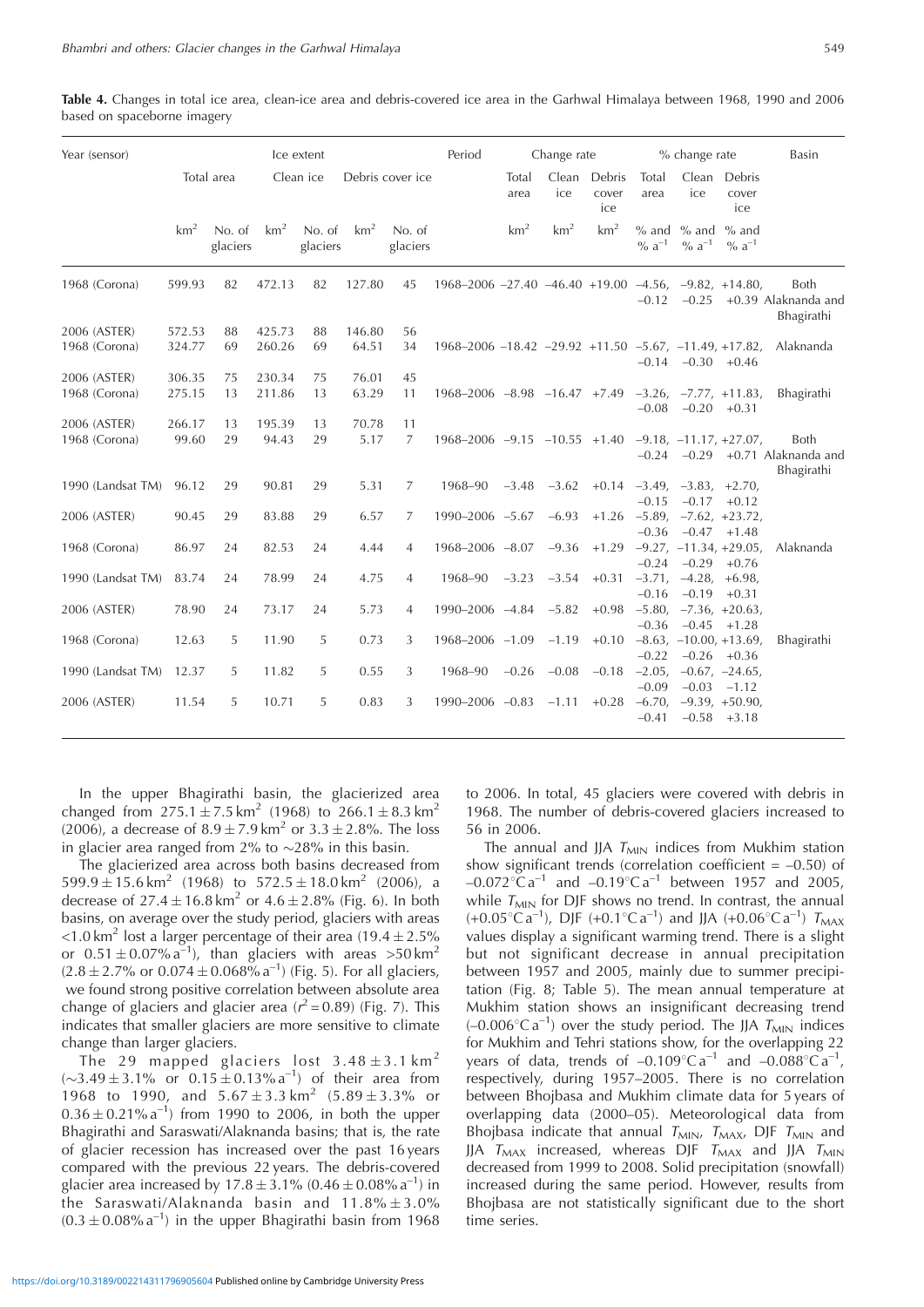

**Fig. 6.** Glacier change in the Garhwal Himalaya from 1968 to 2006.

#### **DISCUSSION**

# **Glacier inventory and changes in the Garhwal Himalaya**

We have generated a glacier inventory for 2006 for parts of the Garhwal Himalaya based on digital sources that are timeefficient and largely reproducible (Manley, 2008; Paul and Svoboda, 2009; Paul and others, 2009; Bolch and others, 2010b). The Geological Survey of India (GSI) has compiled a glacier inventory for the selected basins of the Indian Himalaya, including Jhelum, part of Satluj, Bhagirathi, Tista and the entire eastern Himalaya, based on SOI topographic maps, vertical aerial photographs and satellite images, wherever possible with field checks (Kaul, 1999). Recent work of the GSI on a comprehensive glacier inventory for entire basins of the Indian Himalaya is relevant and provides a good overview (Raina and Srivastava, 2008; Sangewar and Shukla, 2009). The glaciological community will benefit greatly when these data, which are currently assembled in statistical records only (Kulkarni, 2007; Braithwaite 2009), are made available in digital GIS format. Information is included concerning topographic parameters (e.g. mean slope, aspect, median and mean elevation) and the percentage of debris cover, which are not available in the Indian glacier inventory in digital GIS format, but are valuable for glaciological and hydrological modeling (Braithwaite, 2009).

The areal changes of the glaciers investigated in the Garhwal Himalaya confirm an expected and widely published trend of glacier retreat. However, the rate of retreat is less than previously estimated by remote sensing. For example, the present study suggests that Gangotri Glacier shrank by  $4.4 \pm 2.7 \text{ km}^2 (0.11 \pm 0.07 \text{ km}^2 \text{ a}^{-1})$  between 1968 and 2006, whereas Kumar and others (2009) claimed that it reduced by 15.5 km<sup>2</sup> ( $\sim$ 0.51 km<sup>2</sup> a<sup>-1</sup>)



Fig. 7. Scatter plots of (a) median elevation vs glacier area change (%), (b) elevation range vs glacier area change (%), (c) glacier area (km<sup>2</sup>) vs glacier area change (%) and (d) glacier area (km<sup>2</sup>) vs absolute glacier area change (km<sup>2</sup>). Triangles are for the Saraswati/Alaknanda basin and circles are for the Bhagirathi basin. Glacier area change (%) derived from analysis of Corona (27 September 1968) and ASTER (11 October 2006) images.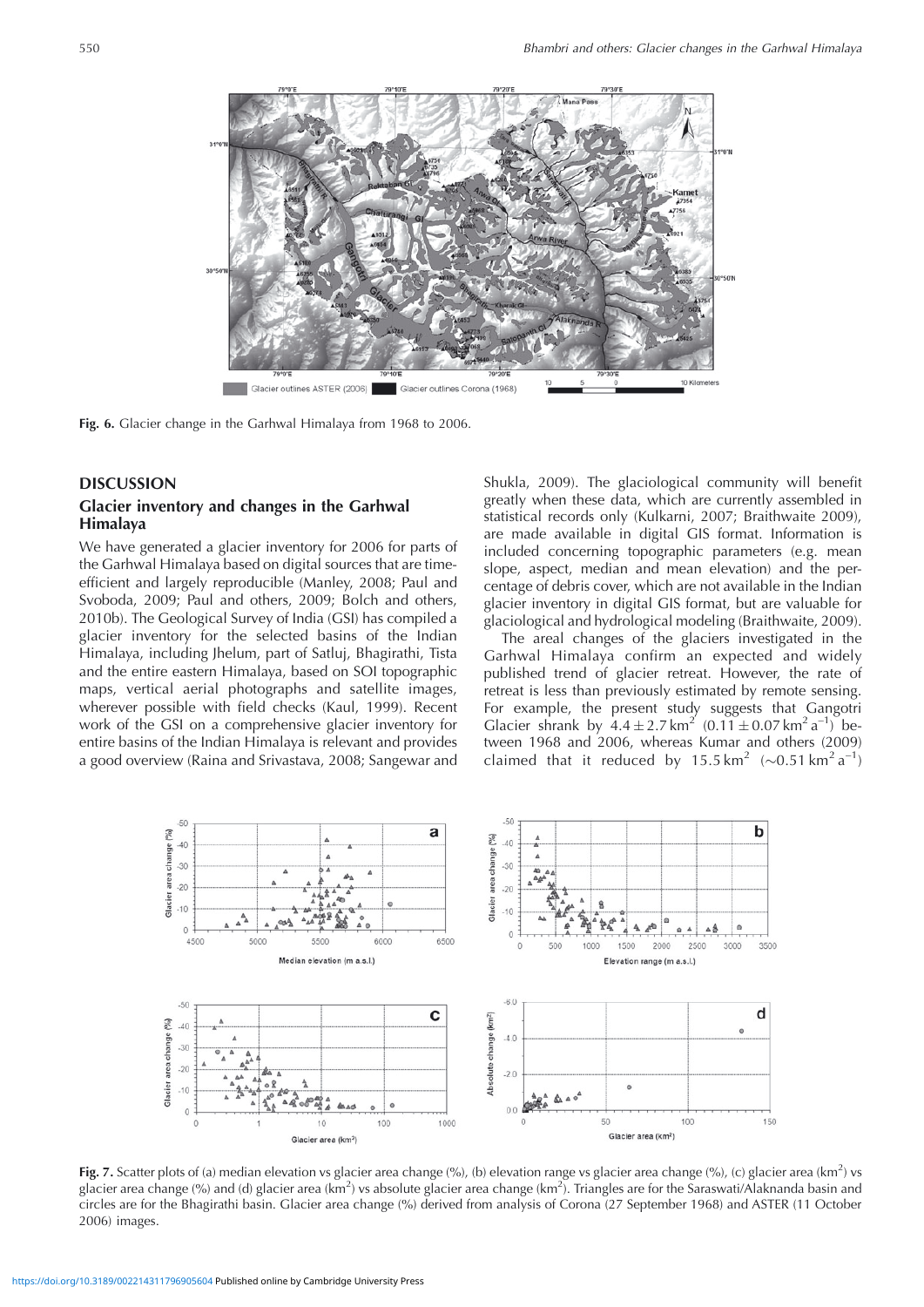|                      | Correlation<br>coefficient | Ζ        | р      | Mann-Kendall results           |                          |  |
|----------------------|----------------------------|----------|--------|--------------------------------|--------------------------|--|
|                      |                            |          |        | $\Delta T$                     | $\Delta P$               |  |
|                      |                            |          |        | $^{\circ}$ Ca <sup>-1</sup>    | $mma^{-1}$               |  |
| Annual $T_{MIN}$     | $-0.499$                   | $-4.824$ | 0.0000 | $-0.072$                       | $\overline{\phantom{0}}$ |  |
| Annual $T_{MAX}$     | 0.460                      | 4.441    | 0.0000 | 0.057                          | $\overline{\phantom{0}}$ |  |
| $D$ JF $T_{MIN}$     | $-0.012$                   | $-0.104$ | 0.9170 | 0.003                          | $\overline{\phantom{0}}$ |  |
| $D$ JF $T_{MAX}$     | 0.441                      | 4.309    | 0.0000 | 0.10                           |                          |  |
| JJA $T_{MAX}$        | 0.473                      | 4.513    | 0.0000 | 0.06                           | -                        |  |
| JJA $T_{MIN}$        | $-0.590$                   | $-5.636$ | 0.0000 | $-0.19$                        | $\overline{\phantom{0}}$ |  |
| Annual precipitation | $-0.029$                   | $-0.263$ | 0.7926 | $\overline{\phantom{m}}$       | $-0.108$                 |  |
| DJF precipitation    | 0.094                      | 0.909    | 0.3634 | $\qquad \qquad \longleftarrow$ | 0.064                    |  |
| JJA precipitation    | $-0.097$                   | $-0.920$ | 0.3574 | $\overline{\phantom{a}}$       | $-0.85$                  |  |

**Table 5.** Temperature and precipitation trends for the period 1957–2005 for Mukhim station, based on the Mann–Kendall non-parametric test

Note: DJF: December, January, February; JJA: June, July, August.

between 1976 and 2006, and Ahmad and Hasnain (2004) found that it reduced by 10 km<sup>2</sup> ( $\sim$ 0.62 km<sup>2</sup> a<sup>-1</sup>) between 1985 and 2001. The main reason for the discrepancy could be that the debris-covered terminus of this glacier is not distinct and snout retreat is obscured. An additional explanation may concern interpretation of debris cover, shadow area and seasonal snow on the coarse satellite images (e.g. Landsat MSS as used by Kumar and others (2009); personal communication from R. Kumar, 2010) and topographic maps (used by Ahmad and Hasnain, 2004), which is known to be one of the major challenges in glacier inventories (Bhambri and Bolch, 2009; Paul and others, 2009; Racoviteanu and others, 2009; Bolch and others, 2010a). Kumar and others (2009) reported that Gangotri Glacier area decreased from all sides, a fact that could not be confirmed from our study based on high-resolution Corona and Cartosat-1 data. Our results suggest that Gangotri Glacier lost  $0.38 \pm 0.03$  km<sup>2</sup> (0.01 km<sup>2</sup> a<sup>-1</sup>) from its front between 1968 and 2006, based on high-resolution

Corona and Cartosat-1 images (Fig. 9). These results are supported by the ground-based plane-table survey by Srivastava (2004). This study indicates that between 1935 and 1996 the area of Gangotri Glacier reduced by 0.58 km<sup>2</sup>  $(\sim 0.01 \text{ km}^2 \text{ a}^{-1})$  at its terminus. In addition, Auden (1937) reported a single ice cave at the left side of Gangotri Glacier snout. Jangpangi (1958) noticed two caves, one small and one large, on the terminus of Gangotri Glacier in 1956. However, after 1956 the larger and prominent ice cave had been considered for the recession studies (Tiwari, 1972; Srivastava, 2004). Shadows of ice caves on the 1968 Corona satellite image suggest two caves at the terminus of Gangotri Glacier (Fig. 9). This indicates that high-resolution satellite data possibly provide more reliable results than coarseresolution satellite data such as Landsat MSS and TM and/or topographic maps, and thus constitute a valuable resource for glacier monitoring.

However, inconsistencies in the rectification of Corona images probably are the main source of uncertainty in our



**Fig. 8.** Climate parameters for Mukhim station: (a) mean  $T_{MAX}$  and  $T_{MIN}$  for DJF and JJA from 1957 to 2005; (b) mean annual  $T_{MAX}$  and  $T_{MIN}$ ; (c) mean minimum and maximum precipitation for DJF and JJA; and (d) annual mean precipitation. DJF: December, January, February; JJA: June, July, August.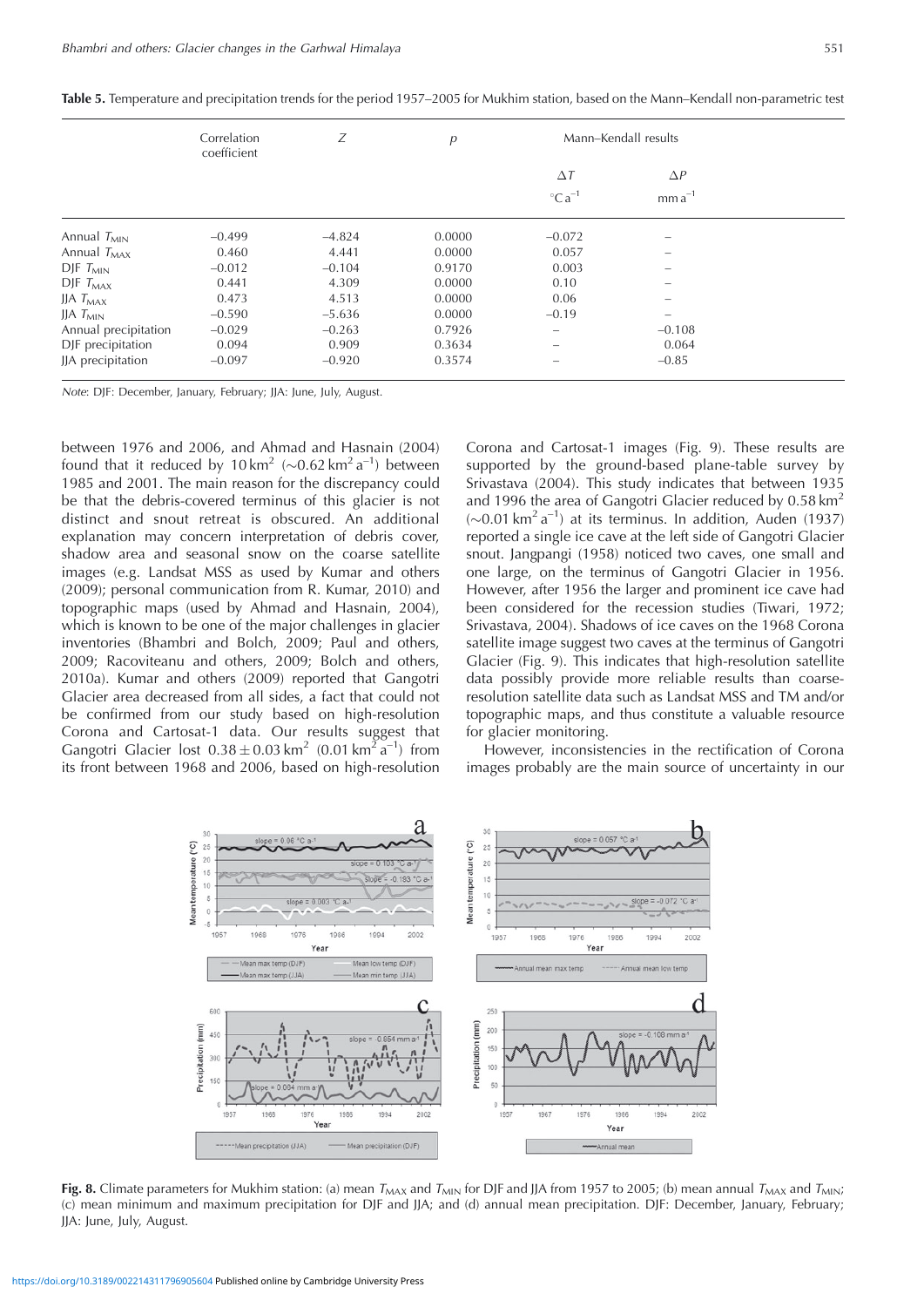

**Fig. 9.** Frontal area images of Gangotri Glacier. (a) Corona image (27 September 1968) with same-year glacier outline, (b) Cartosat-1 image (11 October 2006) with glacier outline of 1968 and 2006.

estimations of glacier change. The main challenges with Corona data are the complex image geometry and the absence of satellite camera specifications. The adopted spline method for rectification of the imagery in the present study is time-consuming, depends on local knowledge of topography and requires interpreter expertise for collection of GCPs. However, the data are very useful for providing insight into glacier changes since the 1960s, and the abovementioned field studies (e.g. Srivastava, 2004) support our results for Garhwal Himalayan glaciers. These data are also available for other remote mountain areas where no aerial images are available or accessible. However, existing suitable aerial photographs from the early 1960s from the Indian authorities may provide better insight into glacier change as derived from Corona images in the Garhwal Himalaya.

In other parts of the Garhwal Himalaya, such as the Alaknanda basin, the glacier ice area of Satopanth Glacier shrank by  $0.314 \text{ km}^2$  (1.5%;  $0.007 \text{ km}^2 \text{ a}^{-1}$ ) near the snout between 1962 and 2006. During a similar period, Bhagirathi Kharak Glacier lost 0.129 km<sup>2</sup> (0.4%; 0.002 km<sup>2</sup> a<sup>-1</sup>) (Nainwal and others, 2008b). Our results, based on Corona and ASTER imagery, suggest that from 1968 to 2006 Satopanth Glacier lost  $0.280 \text{ km}^2$  (0.007 km<sup>2</sup> a<sup>-1</sup>) near the snout, whereas Bhagirathi Kharak Glacier lost only  $0.083 \text{ km}^2$  $(0.002 \text{ km}^2 \text{ a}^{-1})$ . The reason for the minor difference could be the use of the SOI topographic map by Nainwal and others (2008b). Dokriani Glacier (area  $\sim$ 7 km<sup>2</sup>), in the Bhagirathi basin, lost  $\sim$ 9.5% (0.2% a<sup>-1</sup>) between 1962 and 2007 (Dobhal and Mehta, 2010). In addition, the GSI has monitored several glaciers based on plane-table survey in Uttarakhand; for example, Pindari Glacier lost 0.111 km<sup>2</sup>  $(0.0026 \text{ km}^2 \text{ a}^{-1})$  at its front from 1958 to 2001 (Oberoi and others, 2001). These field-based studies also support our results.

## **Comparison between the upper Bhagirathi and Saraswati/Alaknanda basins**

The present study gives insight into the differences in the debris-covered and clean-ice areas from 1968 to 2006 in the upper Bhagirathi and Saraswati/Alaknanda basins. Glacier shrinkage in the Saraswati/Alaknanda basin was found to be high compared with the upper Bhagirathi basin. The difference in recession patterns of each glacier may be explained by regional relief (e.g. altitudinal range), quantity and distribution of debris load, orientation or aspect, which vary considerably from glacier to glacier in the upper reaches of these basins. The slower rate of area loss in the upper Bhagirathi basin  $(-3.3 \pm 2.8\%)$  compared with the Saraswati/Alaknanda basin  $(-5.7 \pm 2.7%)$  from 1968 to 2006 can be explained by: (1) the higher altitudinal range (1352 m) of the glaciers in the upper Bhagirathi basin than in the Saraswati/Alaknanda basin (791 m); (2) the mean glacier size, which is approximately four times higher in the upper Bhagirathi basin  $(13.7 \text{ km}^2)$  than in the Saraswati/ Alaknanda basin  $(3.7 \text{ km}^2)$ ; and  $(3)$  the three large compound debris-covered glaciers, Gangotri, Raktavan and Chaturangi glaciers,  $\sim 83\%$  of the upper Bhagirathi basin area. Generally, larger compound debris-covered glaciers respond more slowly than small glaciers to perturbations in climate (Bahr and others, 1998).

Several studies have reported that debris cover has increased over time in the Himalaya (e.g. Iwata and others, 2000; Bolch and others, 2008; Kamp and others, 2011). We find that debris-covered glacier area increased significantly by  $17.8 \pm 3.1\%$   $(0.46 \pm 0.08\% \text{ a}^{-1})$  in the Saraswati/ Alaknanda basin and by  $11.8 \pm 3.0\%$  (0.31  $\pm 0.08\%$  a<sup>-1</sup>) in the upper Bhagirathi basin between 1968 and 2006. This supports the assumption that, concomitantly with the higher rate of glacier retreat, the debris-covered area increased more in the Saraswati/Alaknanda basin than in the upper Bhagirathi basin. The reason for the increase needs further investigation as debris cover depends on debris supply and debris transport. However, study of englacial transport can be addressed only marginally using remote-sensing data.

#### **Comparison with other Himalayan regions**

The present study indicates that the recession rate of Saraswati/Alaknanda basin glaciers  $(0.15 \pm 0.07\% \text{ a}^{-1})$  from 1968 to 2006 is less than reported for other Himalayan regions. For instance, from 1962 to 2001 in the Himachal Himalaya, glaciers in the Chenab basin retreated at  $\sim 0.53\%$  a<sup>-1</sup>, in Parbati at  $\sim 0.56\%$  a<sup>-1</sup> and in Baspa at , in Parbati at  $\sim 0.56\%$  a<sup>-1</sup> and in Baspa at  $\sim$ 0.48% $a^{-1}$  (Kulkarni and others, 2007). However, an apparent higher rate of glacier retreat in the Himachal Himalaya could be the result of overestimation of glacier cover in the old datasets due to the use of SOI topographic maps. Previous studies have found some inaccuracies in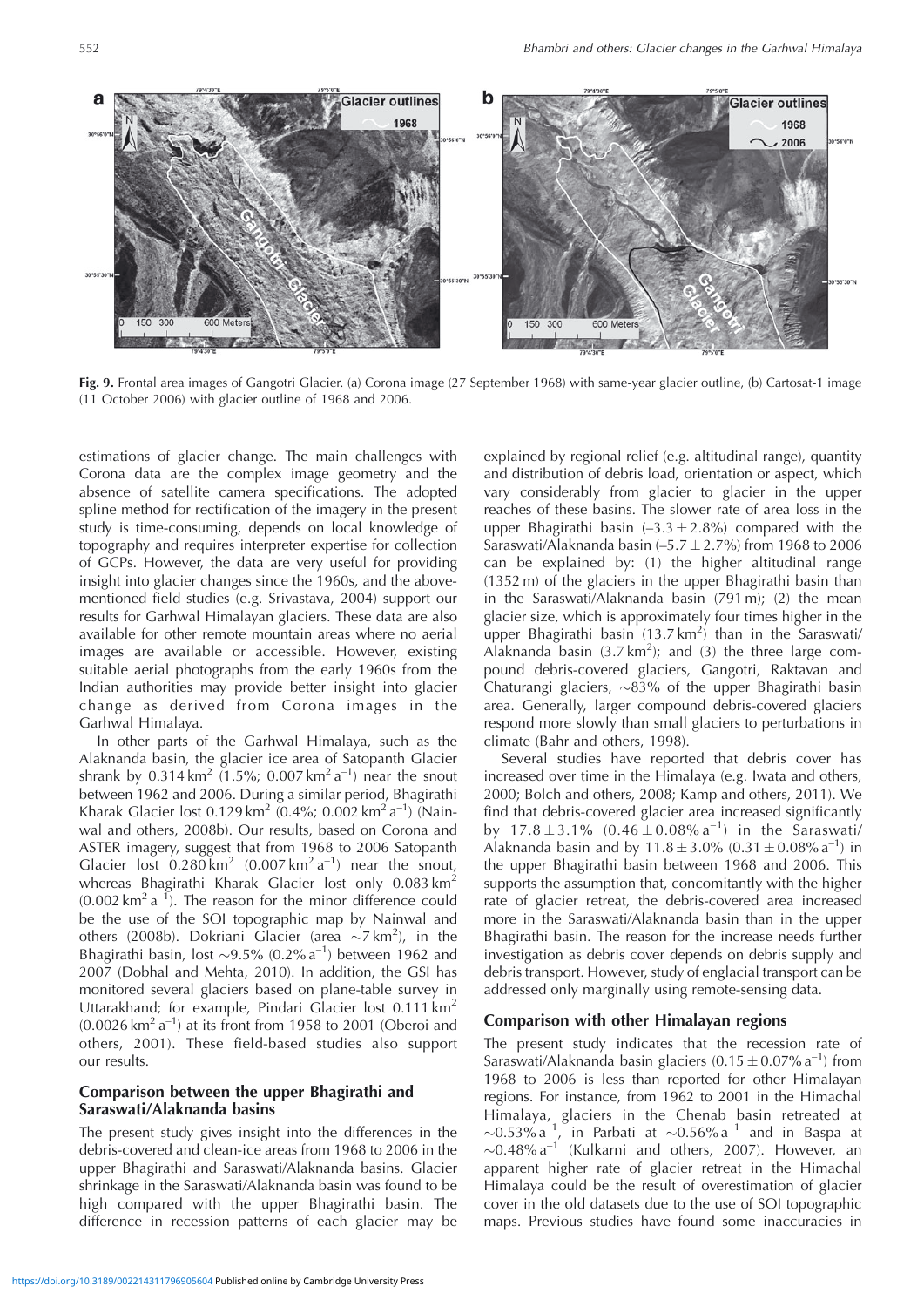these maps (Vohra, 1980; Agarwal, 2001; Raina and Srivastava, 2008; Raina, 2009). This is most likely in the case of Himachal Himalaya glaciers (e.g. Parbati basin) where aerial photographs were acquired during March–June when snow is not fully melted (Bhambri and Bolch, 2009). In this condition, differentiation between snow cover and glacier ice is very difficult and will make glacier delineation on topographic maps problematic.

In the Khumbu Himalaya, Bolch and others (2008) estimated glacier area loss at 5.2% ( $\sim$ 0.12% a<sup>-1</sup>) based on space imagery from 1962 to 2005. Based on topographic maps, Salerno and others (2008) reported 4.9% ( $\sim$ 0.12% a<sup>-1</sup>) of the glacier area was lost between the 1950s and 1990s in Sagarmatha National Park, Nepal. Problems encountered in comparing maps, however, were also highlighted. Ye and others (2009) reported  $\sim$ 10.41% ( $\sim$ 0.3% a<sup>-1</sup>) glacier area loss from 1974 to 2008 at the northern slope of Mount Everest. In contrast, 34 surges have been reported in the Karakoram since the 1860s (Hewitt, 2007). Similarly, Raina and Sangewar (2007) and Ganjoo and Koul (2009) reported, on the basis of field observation, that Siachen Glacier had shown hardly any retreat in the past 50 years. Raikot Glacier, Nanga Parbat, Punjab Himalaya, showed similar behavior (Schmidt and Nüsser, 2009). This suggests that the Karakoram area is showing a different response to climate change than other parts of the Himalaya. High reductions in glacier area of the Himachal Himalaya and surging effects of glaciers of the Karakoram do not appear in the central Himalayan glaciers such as those in the Garhwal and Khumbu Himalaya. Garhwal Himalayan glacier recession rate  $(\sim 0.12\% \text{ a}^{-1})$ matched that of the Khumbu Himalayan glaciers  $(\sim 0.12\% \text{ a}^{-1})$ ; Bolch and others, 2008).

We found that the number of glaciers increased during 1968–2006 due to glacier fragmentation. Similar fragmentation trends have been reported in other glacierized areas of the Himalaya such as in the Himachal region (Kulkarni, 2007; Kulkarni and others, 2007). The number of debriscovered glaciers increased in 2006, possibly due to melting of clean-ice surfaces resulting in the exposure of debriscovered areas. Since 1990, the rate of recession has increased in selected glaciers of the Garhwal Himalaya. Similar acceleration in glacier recession has been reported in the Khumbu Himalaya (Bolch and others, 2008).

Our results indicate that glaciers  $\langle 1 \text{ km}^2 \rangle$  in area lost  $19.4 \pm 2.5\%$  ( $\sim$ 0.51% a<sup>-1</sup>) of their area from 1968 to 2006 in both the Bhagirathi and Saraswati/Alaknanda basins, whereas in the Himachal Himalaya glaciers  $\langle 1 \text{ km}^2 \rangle$  in area lost 38% ( $\sim$ 0.97% a<sup>-1</sup>) of their area from 1962 to 2001–04 (Kulkarni and others, 2007). The combined influence of altitudinal distribution and little or no accumulation zone is likely to be the major cause of the rapid recession of the small glaciers. Larger compound basin glaciers are less sensitive to climate change due to contributions from tributary glaciers in accumulation zones and high supraglacial debris cover in the Garhwal Himalaya. North-facing glaciers in the Saraswati/Alaknanda basin were found to recede less than glaciers with other aspects. Generally, northern slopes receive less radiation than the south-facing Himalayan slopes (Ahmad and Rais, 1999). Thus northfacing glaciers are expected to react more slowly to climate change than the south-facing glaciers of the Saraswati/ Alaknanda basin. Similar patterns have been reported in previous studies, for example in the Alaknanda basin (Nainwal and others, 2008b)

#### **Climate set-up and consideration**

The Garhwal Himalaya obtain precipitation from the southwest monsoon in summer and from westerlies during the winter season. This climatic regime distinguishes this region from the eastern and Karakoram Himalaya. Our study area (Bhagirathi and Alaknanda catchments) has few climate observatories at higher altitude (e.g. Mukhim and Tehri stations) with breaks in long-term climate data series. The observation of weather conditions near the Gaumukh is limited to the summer period in previous studies (Singh and others, 2005, 2007). Our study shows a significant increasing trend in the annual  $T<sub>MAX</sub>$ , but a decreasing trend in the annual  $T<sub>MIN</sub>$ , during the study period. Shekhar and others (2010) also report an increase (of 2.8°C) in annual  $T_{MAX}$ between 1984/85 and 2007/08 in the western Himalaya, while annual  $T_{MIN}$  increased by about 1°C during a similar period in the western Himalaya. Dash and others (2007) described decreasing trends (1.9°C) in  $T_{MIN}$  over the western Himalaya during 1955–72, followed by an increasing trend in recent years. The present study notes a significant decreasing trend in  $T_{\text{MIN}}$  in JJA at Mukhim station. The Tehri station data support these findings. Similarly, summer cooling has been reported in some parts of the western Himalaya and upper Indus basin during the latter part of the 20th century (Yadav and others, 2004; Fowler and Archer, 2006). We report a significant increasing trend in  $T<sub>MAX</sub>$ during the winter at Mukhim station (Table 5). Bhutiyani and others (2007) also found that winter mean  $T<sub>MAX</sub>$  for the northwestern Himalaya had increased significantly, by  $\sim$ 3.2°C, during the past two decades.

The present study shows an insignificant decreasing trend in the monsoon precipitation, whereas no trend was found in the winter precipitation at Mukhim station. Basistha and others (2009) also reported a precipitation decrease in the Uttarakhand Himalaya during 1965–80. Additionally, in the northwestern Himalaya, a significant decreasing trend has been reported in the monsoon precipitation during the period 1866–2006 (Bhutiyani and others, 2009). We did not find any correlation between precipitation and temperature at Mukhim or Bhojbasa stations. This may be due to the short overlapping period of only 5 years of observations. It may also indicate that climate at the higher altitudes is influenced by local factors that suppress the general synoptic situation. This is the subject of further investigation.

Annual  $T<sub>MAX</sub>$  values show a significant increasing trend in the northwestern Himalaya as well as in the Garhwal Himalaya. However, to date, we are not able to determine the significance of effects of particular climate elements on glacier variability because: (1) availability of climate data in the study area near the glaciers (e.g. >4000 m a.s.l.) is insufficient; (2) analysis of  $T<sub>MAX</sub>$  and  $T<sub>MIN</sub>$  data for Mukhim station suggests diverse characteristics and results of  $T<sub>MIN</sub>$ data for Mukhim station and the western Himalaya do not show similar tendencies; (3) some climate parameters from Mukhim and Bhojbasa stations do not show similar tendencies; and (4) glacier changes in the Garhwal Himalaya show irregularities in amount, rate and time of occurrence during the study period which mainly depend on glacier response times. Sufficient knowledge on the response of Garhwal glaciers (fed by both winter and summer accumulation) to climate changes at different timescales is still not available. In addition, topographic parameters such as glacier size, shape, motion, thickness and distribution of debris-covered area, contribution of tributary glaciers to the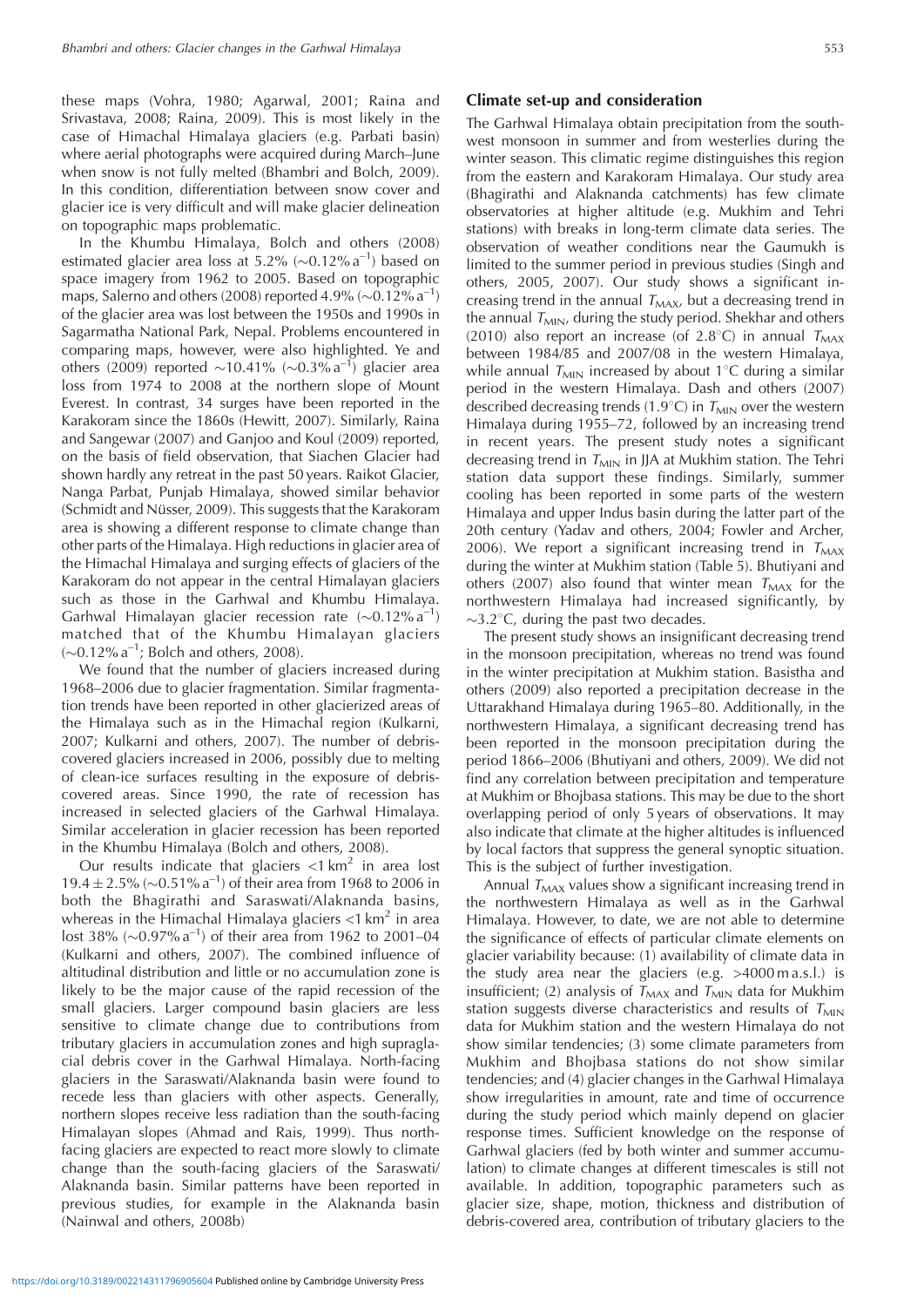accumulation and the local topography also influence glacier response. The summer-accumulation-type glaciers are more susceptible to temperature increase than winter-accumulation-type glaciers (Fujita and Ageta, 2000; Fujita, 2008). Nevertheless current analysis of direct mass-balance measurements and meteorological measurements near Chorabari, Dokriani and Gangotri glaciers in the Garhwal Himalaya and geodetic estimates of glacier mass changes by DTM differencing will provide a valuable database in the near future, and will help to adjust existing glacier models to the specific situation in the Garhwal Himalaya.

## **CONCLUSION**

This study provides a comprehensive multitemporal glacier fluctuation record for the upper Bhagirathi and Saraswati/ Alaknanda basins of the Garhwal Himalaya from 1968 to 2006. Declassified Corona images are efficient for mapping glacier terrain in the absence of historical aerial images. Glacier area decreased from  $599.9 \pm 15.6 \text{ km}^2$  (1968) to  $572.5 \pm 18.0 \,\mathrm{km}^2$  (2006), i.e.  $4.6 \pm 2.8\%$ . In contrast to the basin-wide ice loss, the absolute area loss in the Saraswati/ Alaknanda basin  $(18.4 \pm 9.0 \text{ km}^2; 5.7 \pm 2.7%)$  was almost two times higher than in the Bhagirathi basin (9.0  $\pm$  7.7 km<sup>2</sup>;  $3.3 \pm 2.8$ %). This difference can be attributed mainly to the differences in mean glacier size. Smaller glaciers  $(< 1 \text{ km}^2)$ lost 19.4 ± 2.5%  $(0.51 \pm 0.07\% \text{ a}^{-1})$  of their ice, which is a higher rate than that of larger glaciers: for example, glaciers  $>50 \text{ km}^2$  in area lost  $2.8\% \pm 2.7\%$  (0.074  $\pm$  0.071% a<sup>-1</sup>) of their ice. This indicates that the average shrinkage rate is influenced by glacier size. Overall, south- and southwestfacing glaciers shrank at higher rates. Debris-covered glacier area increased by  $17.8 \pm 3.1\%$  (0.46% a<sup>-1</sup>) from 1968 to 2006 in the Saraswati/Alaknanda basin and by  $11.8 \pm 3.0\%$  $(0.31 \pm 0.08\% \text{ a}^{-1})$  in the upper Bhagirathi basin. Mean annual  $T<sub>MAX</sub>$  for Mukhim station increased significantly during 1957–2005, while precipitation during monsoon months decreased. However, the current availability of climate data in the study area is insufficient to conclude complex glacier–climate interactions, and thus further climatological investigations are needed.

# **ACKNOWLEDGEMENTS**

We thank the Director of Wadia Institute of Himalayan Geology for support for this work, and the Director, Snow and Avalanche Study Establishment (SASE), Dr Snehmani, and the Additional Director General of Meteorology (Research), Pune, for providing climate data. R. Bhambri thanks P. Kawishwar (Resource Scientist, Department of Science and Technology, Chattisgarh) for guidance and support. We also thank: M. Sethi (Central Soil Salinity Research Institute, Karnal), S.K. Goyal (Principal, Guru Nanak Khalsa College (GNKC), Karnal) and P. Kaur (GNKC) for their support and provision of remote-sensing and GIS laboratory facilities; T.A. Scambos (Scientific Editor), J. Kargel and A. Racoviteanu for insightful comments and suggestions which significantly improved this paper; J. Fiddes and U. Kamp for proofreading; and L. Sharma (Librarian, Ratan Tata Library, Delhi University) and S.M.H. Rizvi (Librarian, GS, Lucknow) for providing valuable references. T. Bolch was funded partly by the European Space Agency project 'GlobGlacier'. ASTER data were provided at no cost by NASA/US Geological Survey under the umbrella of the Global Land Ice Measurements from Space (GLIMS) project. DFG (Deutsche Forschungsgemeinschaft) provided financial support for the publication (Code BU 949/15-1).

## **REFERENCES**

- Agarwal, N.K. 2001. Remote sensing for glacier mapping and monitoring. Geol. Surv. India Spec. Publ. 53, 201–206.
- Ahmad, N. and S. Rais. 1999. Himalayan glaciers. New Dehli, APH Publishing Corporation.
- Ahmad, S. and S.I. Hasnain. 2004. Analysis of satellite imageries for characterization of glacio-morphological features of the Gangotri Glacier, Ganga headwater, Garhwal Himalayas. Geol. Surv. India Spec. Publ. 80, 60–67.
- Andreassen, L.M., F. Paul, A. Kääb and J.E. Hausberg. 2008. Landsat-derived glacier inventory for Jotunheimen, Norway, and deduced glacier changes since the 1930s. Cryosphere, **2**(2), 131–145.
- Arora, M., D.S. Rathore, R.D. Singh, R. Kumar and A. Kumar. 2010. Estimation of melt contribution to total streamflow in River Bhagirathi and River DhauliGanga at Loharinag Pala and Tapovan Vishnugad project sites. J. Water Res. Protect., **2**(7), 636–643.
- Auden, J.B. 1937. Snout of the Gangotri Glacier, Tehri Garhwal. Rec. Geol. Surv. India, **72**(2), 135–140.
- Bahr, D.B., W.T. Pfeffer, C. Sassolas and M.F. Meier. 1998. Response time of glaciers as a function of size and mass balance. 1. Theory. J. Geophys. Res., **103**(B5), 9777–9782.
- Bahuguna, I.M., A.V. Kulkarni, S. Nayak, B.P. Rathore, H.S. Negi and P. Mather. 2007. Himalayan glacier retreat using IRS 1C PAN stereo data. Int. J. Remote Sens., **28**(2), 437–442.
- Basistha, A., D.S. Arya and N.K. Goel. 2009. Analysis of historical changes in rainfall in the Indian Himalayas. Int. J. Climatol., **29**(4), 555–572.
- Belò, M., C. Mayer, C. Smiraglia and A. Tamburini. 2008. The recent evolution of Liligo glacier, Karakoram, Pakistan, and its present quiescent phase. Ann. Glaciol., **48**, 171–176.
- Bhambri, R. and T. Bolch. 2009. Glacier mapping: a review with special reference to the Indian Himalayas. Progr. Phys. Geogr., **33**(5), 672–704.
- Bhambri, R. and R.K. Chaujar. 2009. Recession of Gangotri Glacier (1962–2006) measured through remote sensing data. In Proceedings of National Seminar on Management Strategies for the Indian Himalaya: Development and Conservation. Srinagar, HNB Garhwal University, 254–264.
- Bhambri, R., T. Bolch and R.K. Chaujar. In press. Mapping of debriscovered glaciers in the Garhwal Himalayas using ASTER DEMs and multi-spectral data. Int. J. Remote Sens. (10.1080/ 01431161.2010.532821.)
- Bhutiyani, M.R., V.S. Kale and N.J. Pawar. 2007. Long-term trends in maximum, minimum and mean annual air temperatures across the Northwestern Himalaya during the twentieth century. Climatic Change, **85**(1–2), 159–177.
- Bhutiyani, M.R., V.S. Kale and N.J. Pawar. 2009. Climate change and the precipitation variations in the northwestern Himalaya: 1866–2006. Int. J. Climatol., **30**(4), 535–548.
- Bolch, T. and U. Kamp. 2006. Glacier mapping in high mountains using DEMs, Landsat and ASTER data. In Kaufmann, V. and W. Sulzer, eds. Proceedings of the 8th International Symposium on High Mountain Remote Sensing Cartography. Graz, Karl Franzens University, 13–24. (Grazer Schriften der Geographie und Raumforschung 41.)
- Bolch, T., M.F. Buchroithner, A. Kunert and U. Kamp. 2007. Automated delineation of debris-covered glaciers based on ASTER data. In Gomarasca, M.A., ed. GeoInformation in Europe. Proceedings of the 27th EARSeL Symposium, 4–6 June 2007, Bolzano, Italy. Rotterdam, Millpress, 403–410.
- Bolch, T., M. Buchroithner, T. Pieczonka and A. Kunert. 2008. Planimetric and volumetric glacier changes in the Khumbu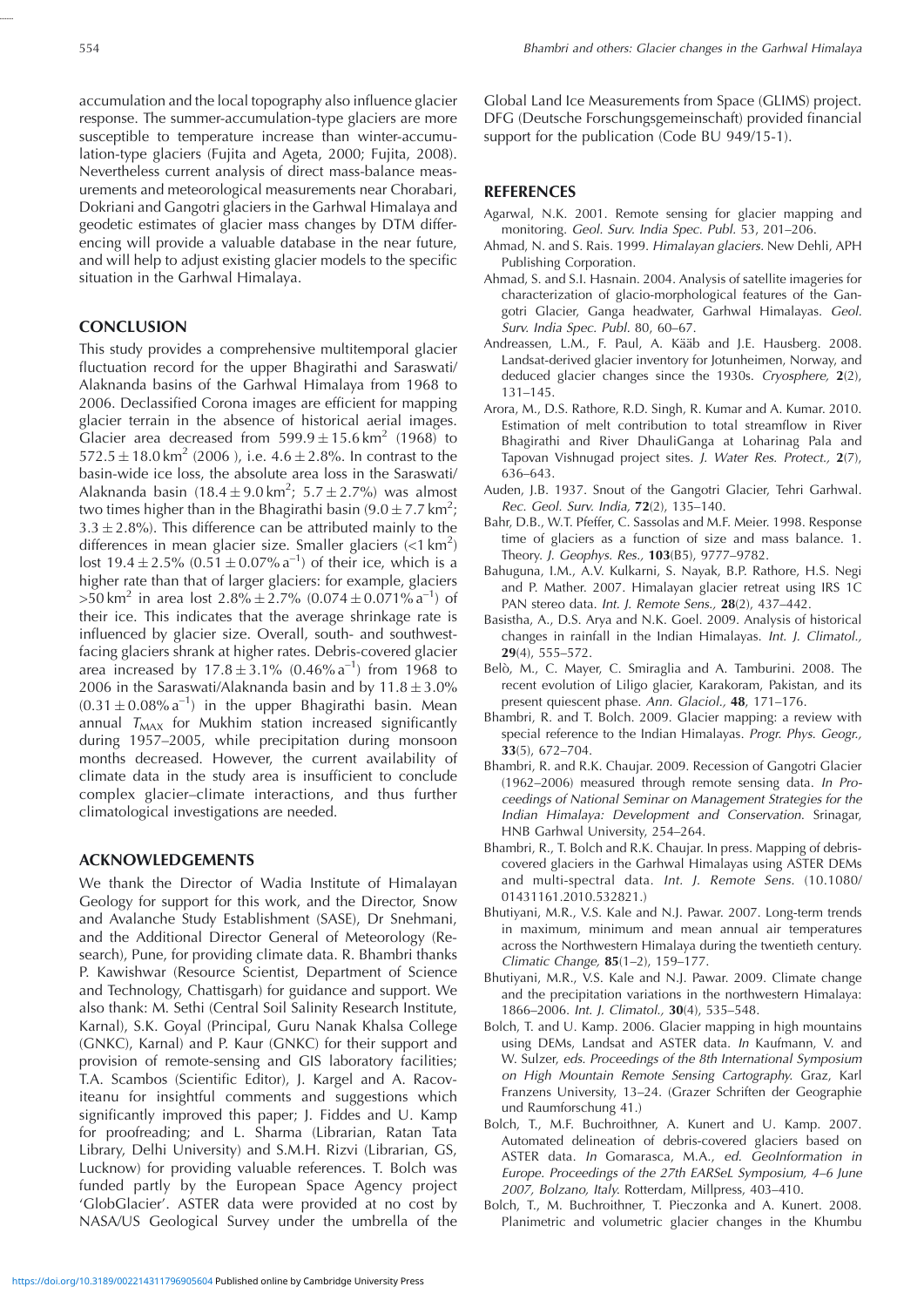Himal, Nepal, since 1962 using Corona, Landsat TM and ASTER data. J. Glaciol., **54**(187), 592–600.

- Bolch, T. and 7 others. 2010a. A glacier inventory for the western Nyainqentanglha Range and Nam Co Basin, Tibet, and glacier changes 1976–2009. Cryosphere, **4**(2), 429–467.
- Bolch, T., B. Menounos and R. Wheate. 2010b. Landsat-based inventory of glaciers in western Canada, 1985–2005. Remote Sens. Environ., **114**(1), 127–137.
- Braithwaite, R.J. 2009. Review. Raina, V.K. and D. Srivastava, Glacier atlas of India. J. Glaciol., **55**(193), 938.
- Braithwaite, R.J. and S.C.B. Raper. 2009. Estimating equilibriumline altitude (ELA) from glacier inventory data. Ann. Glaciol., **50**(53), 127–132.
- Chaujar, R.K. 2009. Climate change and its impact on the Himalayan glaciers – a case study on the Chorabari glacier, Garhwal Himalaya, India. Current Sci., **96**(5), 703–707.
- Chaujar, R.K., R.K. Mazari and J.T. Gergan. 1993. Glacial geomorphology of the Gaumukh – the source of Ganga, with reference to its present state of environment. In Proceedings of Seminar on Ganga in the Service of the Nation, 12–13 September 1993. Rorkee, University of Rorkee, 1–14.
- Dash, S.K., R.K. Jenamani, S.R. Kalsi and S.K. Panda. 2007. Some evidence of climate change in twentieth-century India. Climatic Change, **85**(3–4), 299–321.
- Dobhal, D.P. 2009. Mass balance studies of Dokriani and Chorabari Glaciers, Garhwal Himalaya. In Annual report, Wadia Institute of Himalayan Geology. Dehradun, Wadia Institute of Himalayan Geology, 36–37.
- Dobhal, D.P. and M. Mehta. 2010. Surface morphology, elevation changes and terminus retreat of Dokriani Glacier, Garhwal Himalaya: implication for climate change. Himalayan Geol., **31**(1), 71–78.
- Dobhal, D.P., J.T. Gergan and R.J. Thayyen. 2008. Mass balance studies of the Dokriani Glacier from 1992 to 2000, Garhwal Himalaya, India. Bull. Glacier Res., **25**, 9–17.
- Dyurgerov, M.B. and M.F. Meier. 1997. Mass balance of mountain and subpolar glaciers: a new global assessment for 1961–1990. Arct. Alp. Res., **29**(4), 379–391.
- Dyurgerov, M.B. and M.F. Meier. 2005. Glaciers and the changing Earth system: a 2004 snapshot. Boulder, CO, University of Colorado. Institute of Arctic and Alpine Research. (INSTAAR Occasional Paper 58.)
- Fowler, H.J. and D.R. Archer. 2006. Conflicting signals of climatic change in the Upper Indus Basin. J. Climate, **19**(17), 4276–4293.
- Fujita, K. 2008. Influence of precipitation seasonality on glacier mass balance and its sensitivity to climate change. Ann. Glaciol., **48**, 88–92.
- Fujita, K. and Y. Ageta. 2000. Effect of summer accumulation on glacier mass balance on the Tibetan Plateau revealed by massbalance model. J. Glaciol., **46**(153), 244–252.
- Ganjoo, R.K. and M.K. Koul. 2009. Is the Siachen glacier melting? Current Sci., **97**(3), 311–313.
- Granshaw, F.D. and A.G. Fountain. 2006. Glacier change (1958– 1998) in the North Cascades National Park Complex, Washington, USA. J. Glaciol., **52**(177), 251–256.
- Hall, D.K., G.A. Riggs and V.V. Salomonson. 1995. Development of methods for mapping global snow cover using Moderate Resolution Imaging Spectroradiometer (MODIS) data. Remote Sens. Environ., **54**(2), 127–140.
- Hewitt, K. 2005. The Karakoram anomaly? Glacier expansion and the 'elevation effect', Karakoram Himalaya. Mt. Res. Dev., **25**(4), 332–340.
- Hewitt, K. 2007. Tributary glacier surges: an exceptional concentration at Panmah Glacier, Karakoram Himalaya. J. Glaciol., **53**(181), 181–188.
- Immerzeel, W.W., L.P.H. van Beeke and M.F.P. Bierkens. 2010. Climate change will affect the Asian water towers. Science, **328**(5984), 1382–1385.
- Iwata, S., T. Aoki, T. Kadota, K. Seko and S. Yamaguchi. 2000. Morphological evolution of the debris cover on Khumbu

Glacier, Nepal, between 1978 and 1995. IAHS Publ. 264 (Symposium at Seattle, 2000 – Debris-Covered Glaciers), 3–11.

- Jangpangi, B.S. 1958. Report on the survey and glaciological study of the Gangotri glacier, Tehri Garhwal District: Glacier No 3, Arwa Valley: Satopanth and Bhagirath Kharak Glaciers, Garhwal District, Uttar Pradesh. Mem. Geol. Surv. India.
- Kääb, A. 2002. Monitoring high-mountain terrain deformation from repeated air- and spaceborne optical data: examples using digital aerial imagery and ASTER data. ISPRS J. Photogramm. Rem. Sens., **57**(1–2), 39–52.
- Kamp, U., M. Byrne and T. Bolch. 2011. Mapping glacier fluctuations between 1975 and 2008 in the Greater Himalaya Range of Ladakh, north-western India. Int. J. Mt. Sci., **8**(3), 374–389.
- Kargel, J.S. and 16 others. 2005. Multispectral imaging contributions to global land ice measurements from space. Remote Sens. Environ., **99**(1–2), 187–219.
- Kaul, M.K. 1999. Inventory of the Himalayan Glaciers. Kolkata, Geological Survey of India. (GSI Special Publication 34.)
- Kulkarni, A.V. 2007. Effect of global warming on Himalayan cryosphere. Jalvigyan Sameeksha, **22**, 93–107.
- Kulkarni, A.V., B.P. Rathore, S. Mahajan and P. Mathur. 2005. Alarming retreat of Parbati glacier, Beas basin, Himachal Pradesh. Current Sci., **88**(11), 1844–1850.
- Kulkarni, A.V. and 6 others. 2007. Glacial retreat in Himalaya using Indian remote sensing satellite data. Current Sci., **92**(1), 69–74.
- Kumar, K., R.K. Dumka, M.S. Miral, G.S. Satyal and M. Pant. 2008. Estimation of retreat rate of Gangotri glacier using rapid static and kinematic GPS survey. Current Sci., **94**(2), 258–262.
- Kumar, R., G. Areendran and P. Rao. 2009. Witnessing change: glaciers in the Indian Himalayas. Pilani, WWF-India and Birla Institute of Technology.
- Manley, W.F. 2008. Geospatial inventory and analysis of glaciers: a case study for the eastern Alaska Range. In Williams, R.S., Jr and J.G. Ferrigno, eds. Satellite image atlas of glaciers of the world. Denver, CO, United States Geological Survey, K424–K439. (USGS Professional Paper 1386-K.)
- MaMayewski, P.A. and P.A. Jeschke. 1979. Himalayan and trans-Himalayan glacier fluctuations since A.D. 1812. Arct. Alp. Res., **11**(3), 267–287.
- Nainwal, H.C., K.S. Sajwan, I.M. Bahuguna and A.V. Kulkarni. 2008a. Monitoring of recession of the glaciers using satellite data: a case study from Saraswati (Alaknanda) Basin, Garhwal Himalaya. In Proceedings of National Seminar on Glacial Geomorphology and Palaeoglaciation in Himalaya, 13–14 March 2008.
- Nainwal, H.C., B.D.S. Negi, M. Chaudhary, K.S. Sajwan and A. Gaurav. 2008b. Temporal changes in rate of recession: evidence from Satopanth and Bhagirath Kharak glaciers, Uttarakhand, using Total Station Survey. Current Sci., **94**(5), 653–660.
- Narama, C., A. Kääb, M. Duishonakunov and K. Abdrakhmatov. 2010. Spatial variability of recent glacier area changes in the Tien Shan Mountains, Central Asia, using Corona  $(\sim 1970)$ , Landsat  $(\sim 2000)$ , and ALOS  $(\sim 2007)$  satellite data. Global Planet. Change, **71**(1–2), 42–54.
- Oberoi, L.K., K.V. Maruthi and M.A. Siddiqui. 2000. Secular movement studies of the selected glaciers in Pindar and Vishnuganga basins, Almora and Chamoli districts, Uttaranchal. Geol. Surv. India Rec., **135**(8), 114–115.
- Paul, F. and A. Kääb. 2005. Perspectives on the production of a glacier inventory from multispectral satellite data in Arctic Canada: Cumberland Peninsula, Baffin Island. Ann. Glaciol., **42**, 59–66.
- Paul, F. and F. Svoboda. 2009. A new glacier inventory on southern Baffin Island, Canada, from ASTER data: II. Data analysis, glacier change and applications. Ann. Glaciol., **50**(53), 22–31.
- Paul, F., A. Kääb, M. Maisch, T. Kellenberger and W. Haeberli. 2002. The new remote-sensing-derived Swiss glacier inventory: I. Methods. Ann. Glaciol., **34**, 355–361.
- Paul, F., C. Huggel, A. Kääb, T. Kellenberger and M. Maisch. 2003. Comparison of TM-derived glacier areas with higher resolution data sets. EARSeL eProc., **2**(1), 15–21.